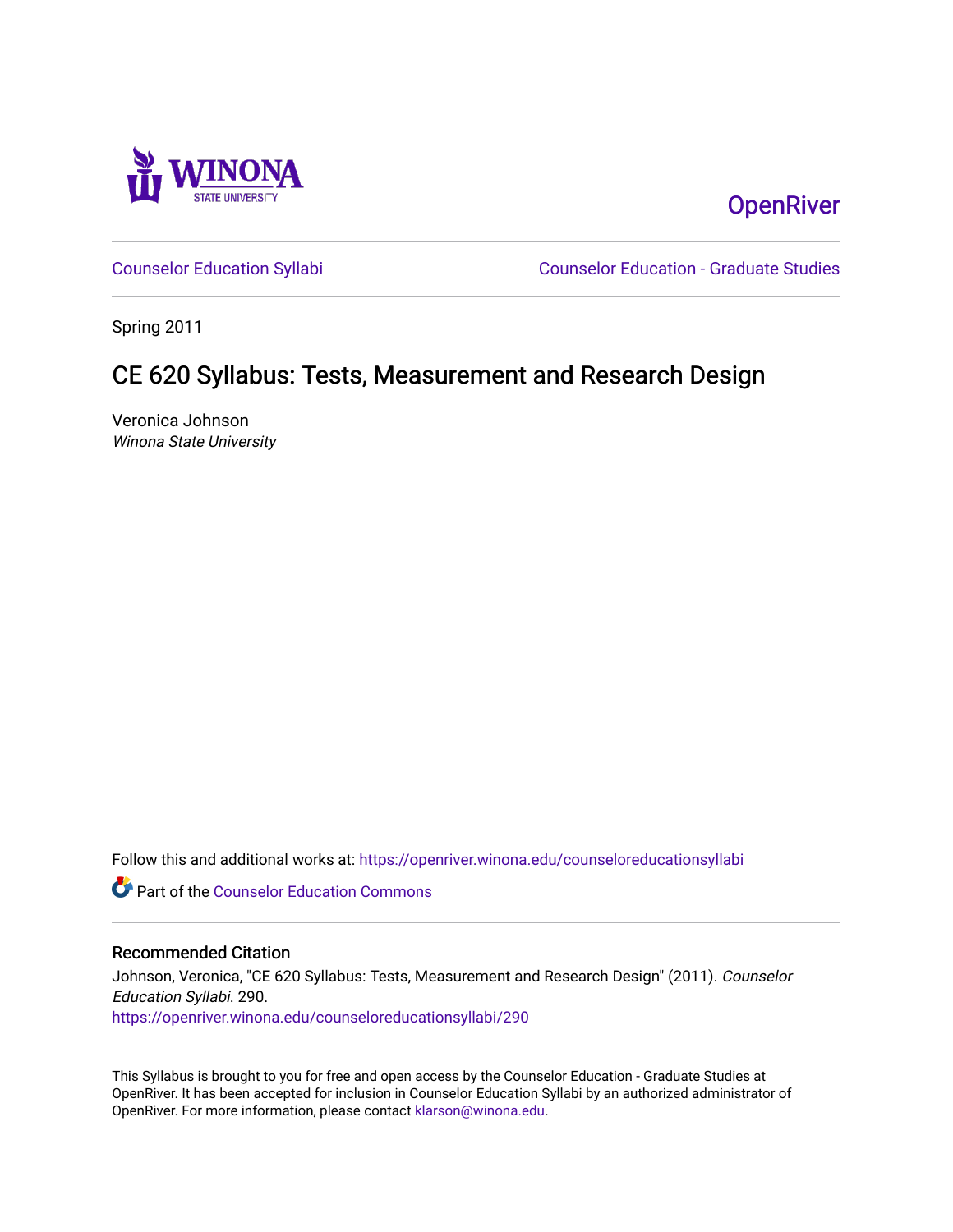## **Winona State University Counselor Education Department CE 620 – Tests, Measurement & Research Design Spring 2011 Course Syllabus East Hall 237; alternating Tuesdays 5-8, and online**

**Instructor:** Veronica (Roni) Johnson, Ed.D., LPC, NCC Winona State University – Rochester, East Hall 208  $859$  30<sup>th</sup> Ave. SE Rochester, MN 55904 (507) 285-7329 [vjohnson@winona.edu](mailto:vjohnson@winona.edu)

**Office Hours: Tuesday 2-5 (Rochester)** Wednesday 2-5 (Winona) Thursday 1-5 (Rochester) (and by appointment)

### **Required texts:**

Patten, M. L. (2009). *Understanding Research Methods* (7<sup>th</sup> Ed.). Los Angeles: Pyrczak Publishing.

- Neukrug, E. S., & Fawcett, R. C. (2010). *Essentials of Testing and Assessment: A Practical Guide for Counselors, Social Workers, and Psychologists* (2nd Ed.). Belmont, CA: Brooks/Cole.
- Publication Manual of the American Psychological Association (6<sup>th</sup> ed.). (2010). Washington, D.C.: American Psychological Association.

#### **Course Objectives:**

The course objectives encompass two areas of critical importance to the practice of professional counseling: (1) measurement & assessment, and (2) research design & program evaluation. The following specific objectives for this course are the 2009 CACREP standards for these areas:

- II.G.7. Assessment: Students will develop an understanding of individual and group approaches to assessment and evaluation in a multicultural society, including all of the following:
	- a. historical perspectives concerning the nature and meaning of assessment;
	- b. basic concepts of standardized and non-standardized testing and other assessment techniques, including norm-referenced and criterion-referenced assessment, environmental assessment, performance assessment, individual and group test and inventory methods, psychological testing, and behavioral observations;
	- c. statistical concepts, including scales of measurement, measures of central tendency, indices of variability, shapes and types of distributions, and correlations;
	- d. reliability (i.e., theory of measurement error, models of reliability, and the use of reliability information);
	- e. validity (i.e., evidence of validity, types of validity, and the relationship between reliability and validity);
	- f. social and cultural factors related to the assessment and evaluation of individuals, groups, and specific populations; and
	- g. ethical strategies for selecting, administering, and interpreting assessment and evaluation instruments and techniques in counseling.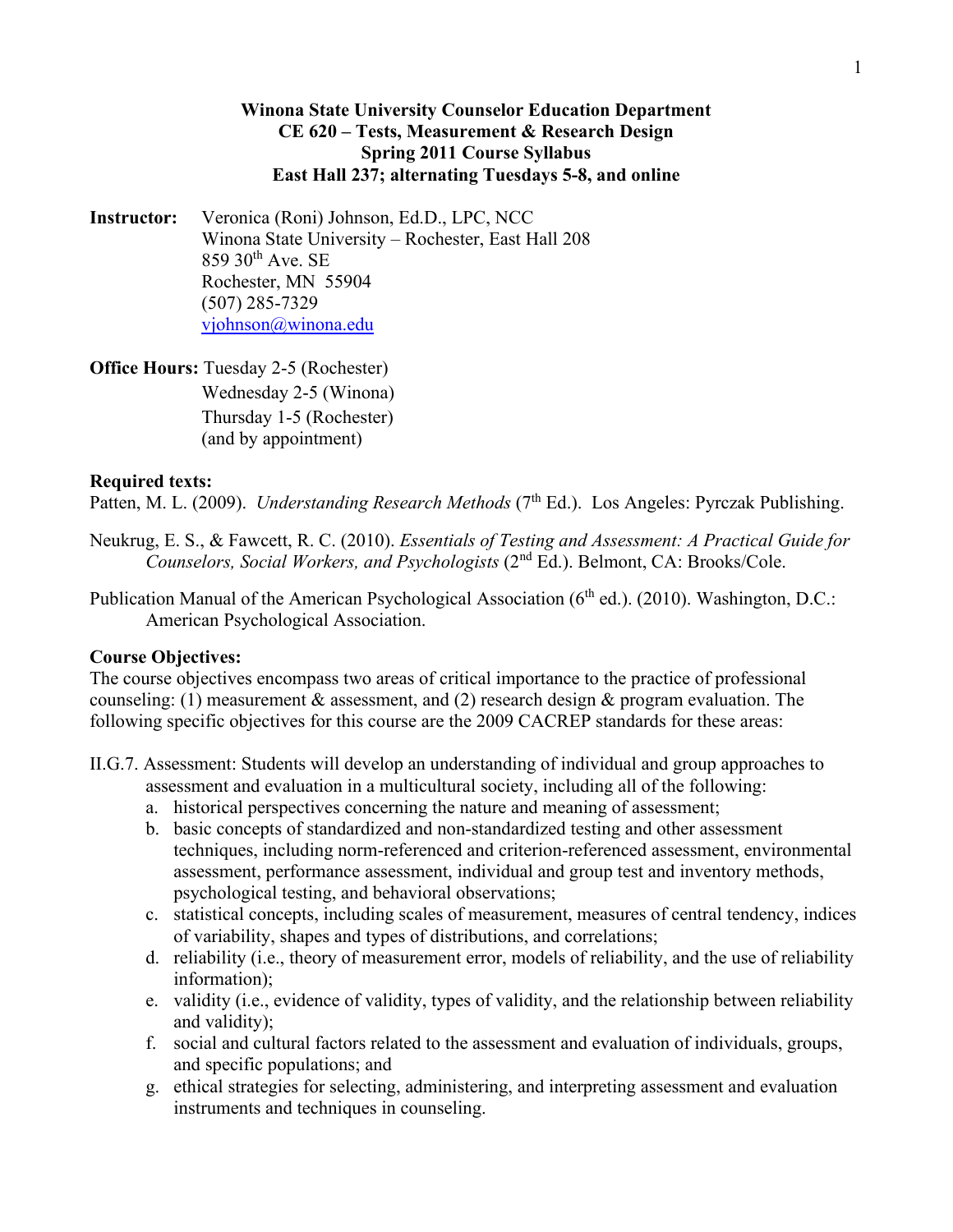- II.G.8. Research Design and Program Evaluation: Students will develop an understanding of research methods, statistical analysis, needs assessment, and program evaluation, including all of the following:
	- a. the importance of research in advancing the counseling profession;
	- b. research methods such as qualitative, quantitative, single-case designs, action research, and outcome-based research;
	- c. statistical methods used in conducting research and program evaluation;
	- d. principles, models, and applications of needs assessment, program evaluation, and the use of findings to effect program modifications;
	- e. the use of research to inform evidence-based practice; and
	- f. ethical and culturally relevant strategies for interpreting and reporting the results of research and/or program evaluation studies.

## **Method of Instruction:**

- a) professor lectures
- b) guest lectures
- c) class discussion
- d) presentation of audiovisual material when appropriate
- e) internet-based learning
- f) student presentations.

## **Inclusive Excellence:**

WSU recognizes that our individual differences can deepen our understanding of one another and the world around us, rather than divide us. In this class, people of all ethnicities, genders, religions, ages, sexual orientations, disabilities, socioeconomic backgrounds, regions, and nationalities are strongly encouraged to share their rich array of perspectives and experiences. If you feel your differences may in some way isolate you from WSU's community or if you have a need of any specific accommodations, please speak with the instructor early in the semester about your concerns and what we can do together to help you become an active and engaged member of our class and community.

## **Students with Disabilities Notice:**

Students with documented disabilities who may need accommodations, who have any medical emergency information the instructor should know of, or who need special arrangements in the event of an evacuation, should make an appointment with the instructor as soon as possible, no later than the 1st week of the term.

## **Electronic Device Notice:**

As a matter of courtesy to your classmates and the instructor, please turn off your beepers, cell phones, and any other electronic devices that make any noise.

## **Laptop/PDA Policy:**

Excluding students with a documented disability, the use of laptops and PDAs in class is prohibited without prior permission of the instructor.

## **E-mail Policy:**

You are assigned a university e-mail account that will be used by professors. Students should make every effort to get to know their account and check it regularly.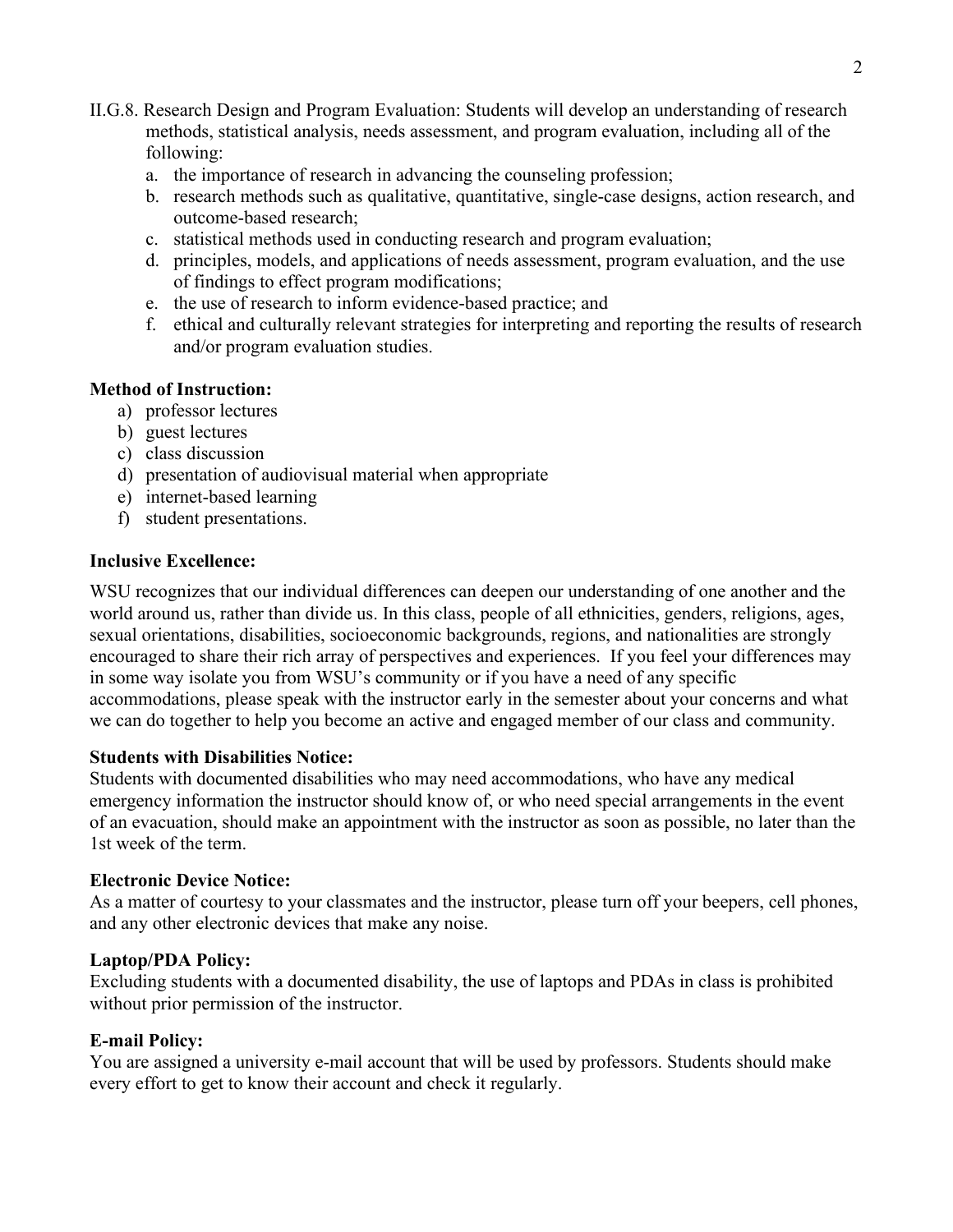### **Course Expectations:**

### *Diversity Statement:*

This is meant to be a safe, welcoming, and inclusive classroom environment for students of all races, ethnicities, sexual orientations, gender identities/variances, ages, religions, economic classes, and ability statuses. As such, you will be encouraged and challenged to use language and basic counseling techniques that are respectful, inclusive, representative and culturally appropriate.

### *Attendance & Participation:*

The syllabus details readings for each week. When students come to class, it is expected that the readings will be finished, and the students will be prepared to engage in meaningful discussion about them. You will receive a participation grade and this will reflect your professionalism including attendance, participation, preparation for class, and professional conduct. Attendance and participation will be worth 25 points towards your final grade.

#### *Assignments:*

Assignments are to be turned in via D2L on the day the assignment is due. Only in the event of documentable extenuating circumstances are assignments accepted late. With the exception of documentable emergencies, late assignments will be assessed a 2-point deduction per day of lateness up to two weeks, after which late assignments will not be accepted. With the exception of quizzes, you are encouraged to work together, however your finished work must always be unique to you, and is your individual responsibility to complete. All assignments will be submitted via D2L.

### *Quizzes:*

There will be **four online quizzes** in this course taken using D2L. The quizzes will consist of multiple choice questions, true-false questions, and/or short answer questions. Quizzes will be worth 25 points each, and cannot be made up if missed.

#### *Confidentiality:*

In this course, as in every other course in the counseling program, it is expected that all students adhere to the ethical guidelines as outlined by the American Counseling Association's Code of Ethics which can be found at [http://www.counseling.org/resources/ethics.](http://www.counseling.org/resources/ethics) In this class you will be practicing administering assessments to participants of your choice and writing reports based on the assessments you administer. Anything that is discussed in this class or in your assessments is to remain confidential. The assessments are meant to be for the purpose of practice, and results are not conclusive, meaning that you will discuss the results of the assessments you conduct in a very general sense, only as a practice exercise and learning experience. The exceptions to confidentiality include: disclosures of harm to self or others, abuse of a child, elderly person or disabled person, court summons, and disclosure of sexual abuse by a therapist. Please discuss with the professor any concerns you have regarding confidentiality.

#### *Academic Integrity:*

Students are expected to practice professionalism and academic integrity in all assignments and class discussions. This includes but is not limited to treating other students and the professor respectfully, engaging in meaningful class discussions, thinking and writing critically and thoughtfully, creating original works, and citing all resources using APA format. Plagiarism will result in loss of credit for this course, and further consequences may result from the university system.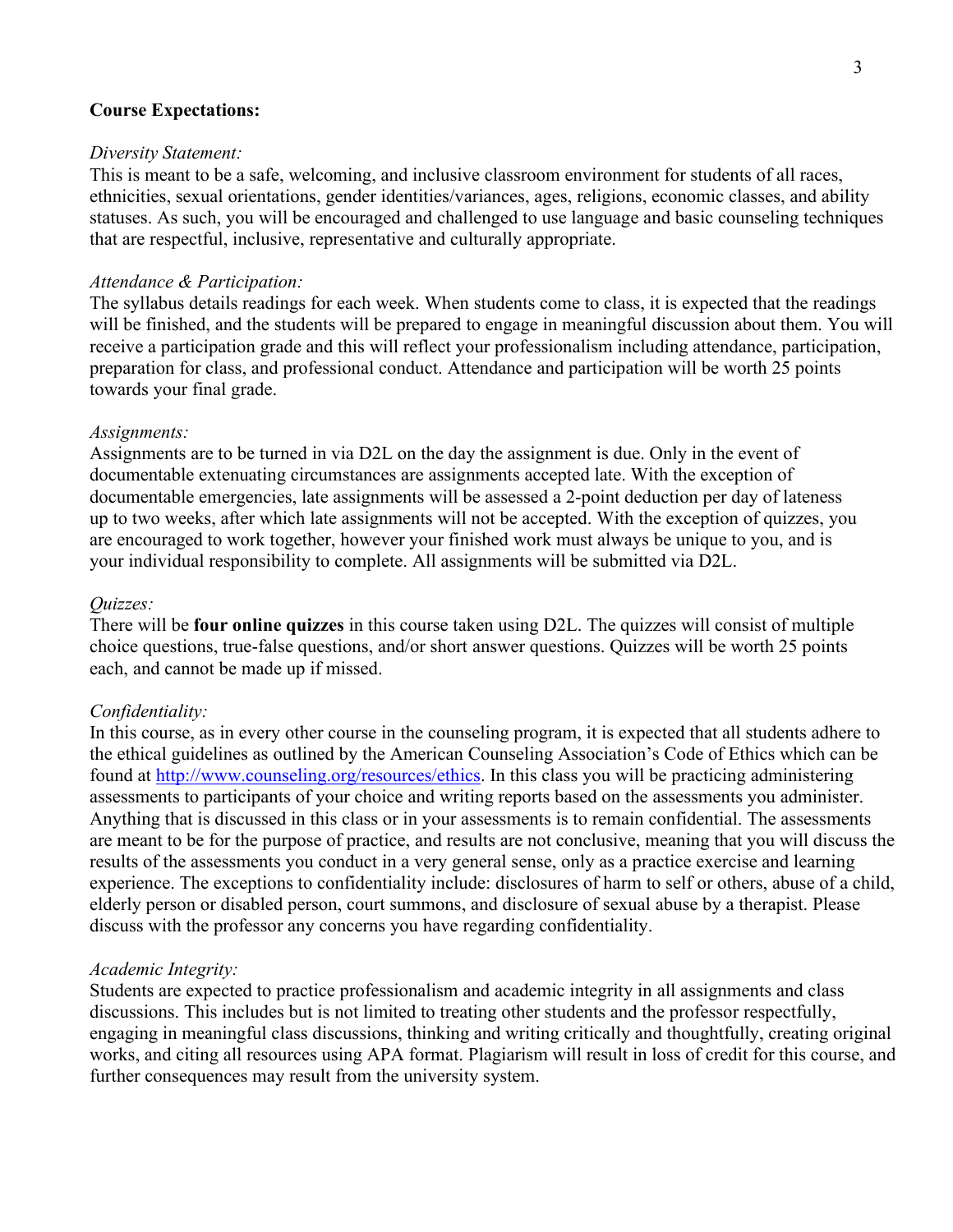### **Assignments:**

## **1. Attendance and Participation (25 points)**

Students are *required to attend all class sessions*. If there is a need to miss a class based on emergency, it is expected that the student will contact the instructor before the missed class. You should be an *active member* of this class and it is expected that you will be an *engaged learner*, bringing energy and enthusiasm to every class.

### 2. **Discussion board responses (20 points total; 4 points each)**

Throughout the semester students will be required to view an online lecture or participate in another online activity, and post at least two threads to a discussion question pertaining to the online topic of the week. One thread must be an original response to the discussion topic, and at least one other thread must be in response to another student's thread. Discussion threads must pertain to the topic, demonstrate understanding of the topic, and possess creativity and depth of thought. Responses to other students' threads must be appropriate and respectful. Discussion threads must be posted prior to the next class meeting time.

### **3. Development of a research question and hypothesis (5 points)**

For this assignment, students will begin exploring a research topic of interest and develop a research question/problem and hypothesis. Time will be spent in class discussing the components of a research question and hypothesis. Students should refer to the literature in their area of interest to assist in development of the research question and hypothesis. The question comes from personal interest, and is developed by exploring what research has been done in the area. A hypothesis can then be proposed from the research previously done in your chosen area.

## **4. Preliminary Reference List (5 points)**

For this assignment, students will conduct a literature review on a topic of their choosing, and create a preliminary reference list which will lead to the final research project. Students must provide a minimum of 10 references, formatted to APA  $6<sup>th</sup>$  edition.

### **5. Buros Mental Measurements Yearbook Assignment (20 points)**

For this assignment you will evaluate the quality of two assessments, one of which you will plan to use in your final project. You will begin by visiting the following website <http://buros.unl.edu/buros/jsp/search.jsp> which will allow you to search titles of a multitude of assessments that have been professionally reviewed. Once you find the title you would like to evaluate, note the volume of the *Buros Mental Measurements Yearbook* that contains the assessment. You will then visit the library and locate volume of the *Buros Mental Measurements Yearbook* that contains your chosen assessment. This book will give you extensive reviews of a comprehensive variety of assessments. You will choose two assessments relevant to your chosen research area, and write a brief report (1-2 pages single spaced per assessment) detailing the assessment, for example reliability and validity measures, norming sample, multicultural considerations, ease of administration, cost, and any other details that you think are important. *You must also locate an article that was written using the assessment in order to gather more information.* These are all important things to consider when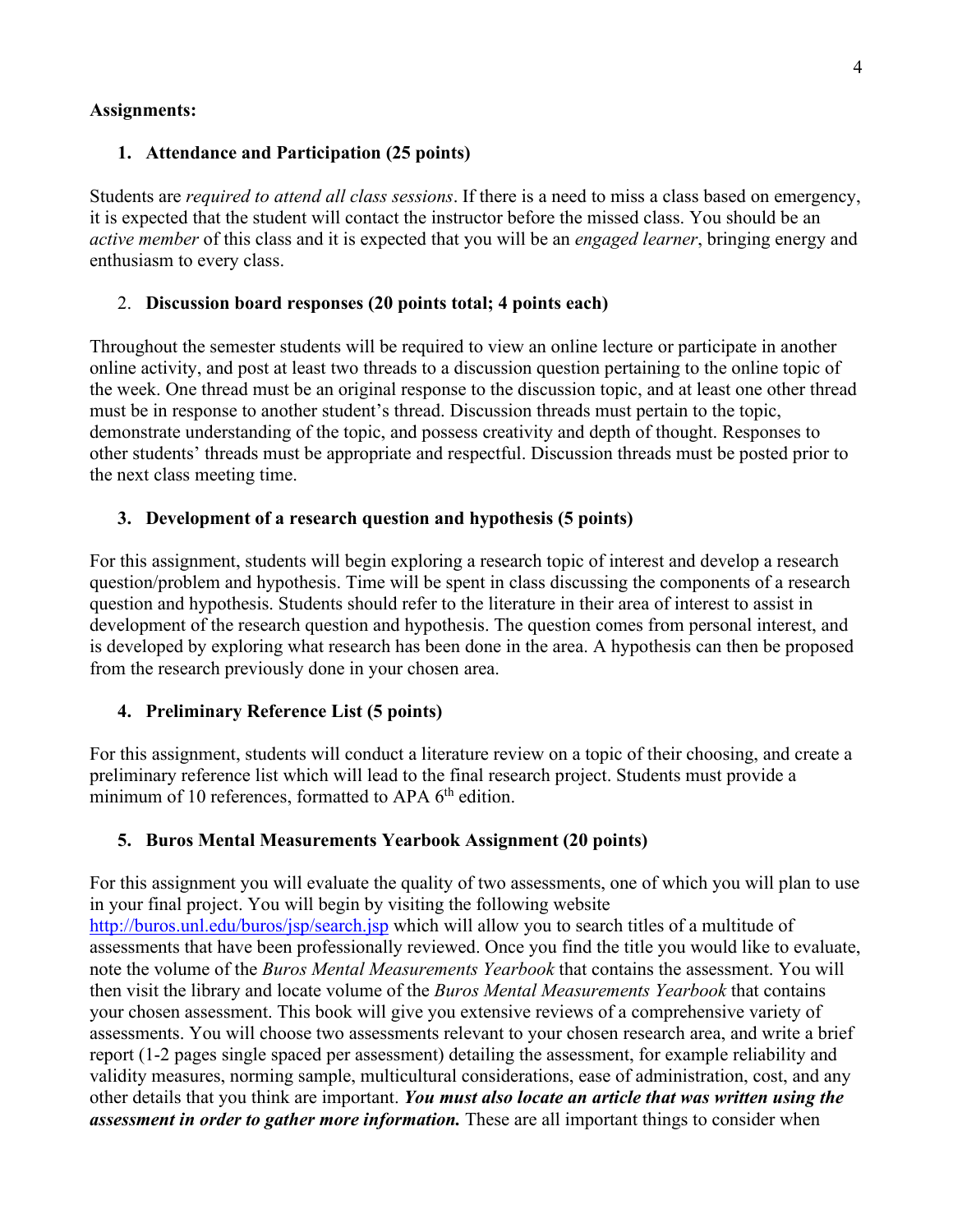planning to use a measure in research. An example of the format you should use in your summary is included in **Appendix A**.

\*\*\*\* Note: It is possible that you won't find the perfect assessment for your project in the *Buros MMY*. If this happens, choose an assessment that is close in order to complete this assignment, then search elsewhere for the assessment you will use for your project. Keep in mind that when using an assessment that is not reviewed by *Buros*, you must be able to locate some information about reliability and validity of the measure.

## **6. Draft of Literature Review (20 points)**

The first draft of your literature review is meant to be a synthesis of the literature that you have gathered pertaining to your chosen research topic. It will begin by introducing the problem, providing a rationale for addressing the issue – you do this by citing previous research, or lack of research addressing the problem or issue – and then narrowing in focus, leading naturally to your hypotheses.

## **7. Draft of Methods and Results Sections of Proposal (20 points)**

For this assignment, you will build on your literature review and develop your project. Who will your participants be? How will they be selected? What will be the design of your study? How will you control for threats to internal and external validity? How will you conduct your study? Finally, how will you analyze your results? You will use basic statistical methods discussed in class to measure your outcomes, and I will be available to consult with you as needed. You are also referred to the following websites for valuable and understandable statistical and methodological help: [http://web.me.com/rsbalkin/Site/Research\\_Methods\\_and\\_Statistics.html,](http://web.me.com/rsbalkin/Site/Research_Methods_and_Statistics.html) and [http://www.socialresearchmethods.net.](http://www.socialresearchmethods.net/)

This assignment is meant to keep you on track towards your final project, and serves as an opportunity for you to get specific feedback about your proposal before the final project is due.

## **8. Psychological Assessment Administration and Report (100 points)**

For this assignment, you will conduct an initial interview, mental status exam, and practice administering the Myers-Briggs Type Indicator (MBTI) or the Murphy Meisgeier Type Indicator for Children (MMTIC) depending on your track, the NEO-FFI (Adult) or the Five Factor Personality Inventory for Children (FFPI-C), as well as one projective assessment of your choice (I will give you options in class), and write a report about the findings.

The MBTI is a common assessment that you will most likely see again in your professional career. It is often used in couples counseling to give couples insight into how their personalities work (or don't work) together, in work settings to assist in company morale development, and in career counseling to help people discover, confirm, or modify their chosen career paths. The MBTI is an assessment that was originally developed by Katherine Cook Briggs and Isabel Briggs Myers in 1962, and was developed from the original theories of Carl Jung. It is intended to measure preferences in how people view the world and make decisions.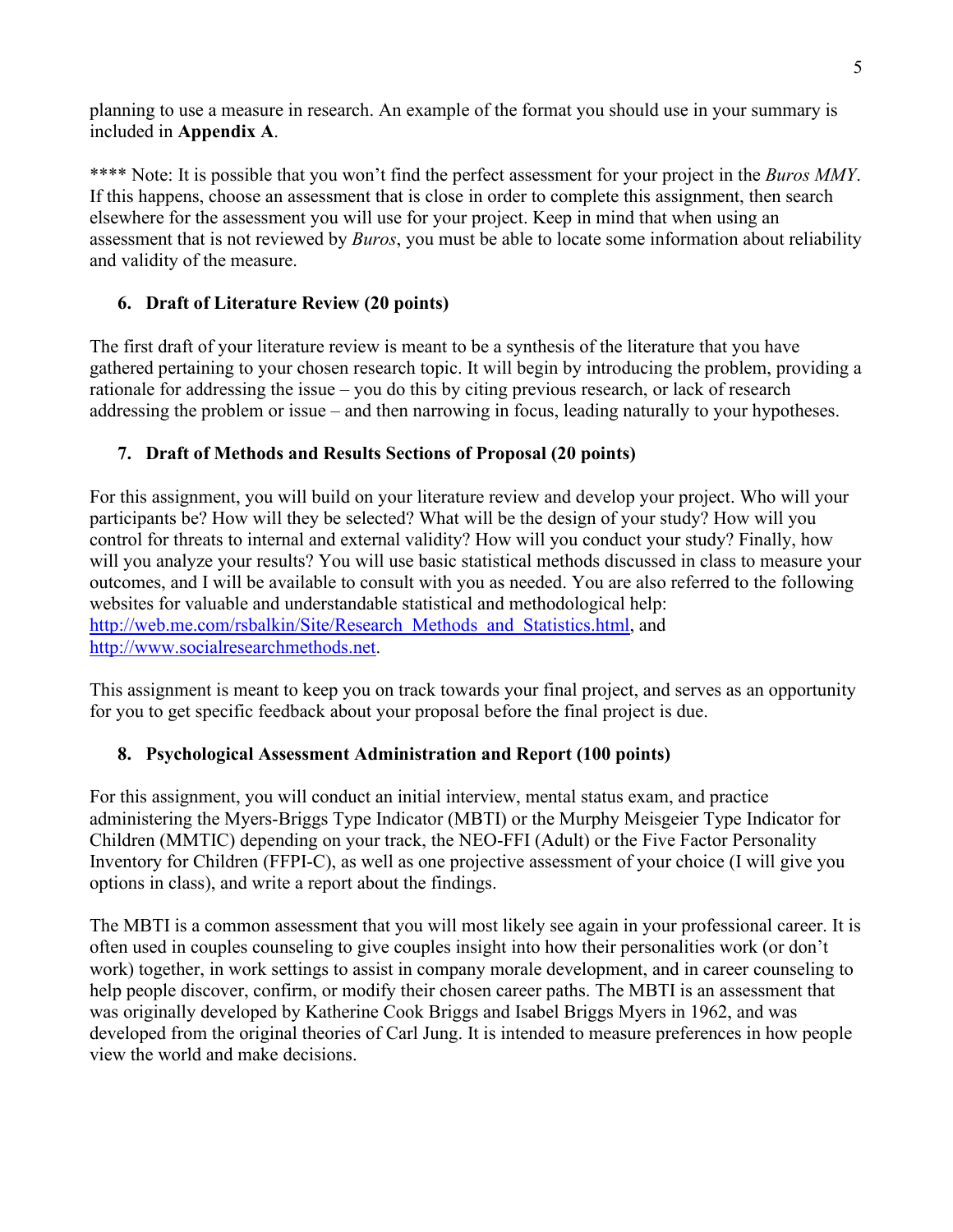The MMTIC is an instrument that produces the same results as the MBTI, however is modified for use with children. It is intended to identify preferences, strengths, and challenges that can help people working with children, and help children to better understand themselves.

The NEO-FFI Adult and the FFPI-C assessments are meant to assess the five factors of personality: Neuroticism, Extraversion, Openness, Agreeableness, and Conscientiousness. This assessment is a measure of normal personality traits and is not meant to assess psychopathology.

For this assignment you will choose a participant, obtain informed consent included in **Appendix B**, conduct an initial interview **(25 points)**, mental status exam **(15 points)**, and administer three assessments to your participant **(15 points each)**. You will then score the assessments, and write a psychological report detailing the results of the assessments. A sample report that you can use as a template for your written report is included in **Appendix C**. Remember that this is a practice exercise, and that the results are not conclusive. You will be required to report on the results of the assessment and potential threats to reliability and validity for each assessment. Finally you will state your general clinical impressions, including diagnostic impressions and recommendations **(15 points)**. You must also consider the appropriateness of administering your chosen assessment on certain populations, and be sure to consider the norming sample when choosing your participant.

## **9. Final Research Proposal (75 points)**

Your final project is intended to serve as a synthesis of what you have been learning all semester. It will give you the chance to incorporate your preliminary research review into a clear and concise review of the literature which will support and give purpose to your research question and hypothesis. You will propose a hypothetical research study intended to answer your research question. You will establish variables to measure, select at least one assessment to use, and outline how your project will be executed. Be sure to consider threats to reliability and validity, as well as what controls you might implement to manage these. You will describe how your research will be conducted, and propose the results you expect to find, how you will measure your results (basic statistics), and conclude with a discussion of what your hypothetical findings might mean, what could go wrong, etc.

Your paper should be no longer than 12 pages (not including title and reference pages), double spaced, using APA format. You must include at least 8-10 references. *You must use the most recent publication of the APA manual (6th edition) to format your paper.* You may it find it difficult to stay within the page limit, but it is great practice to work on "cleaning" up your writing so that you are concise and to-the-point, while still using your best writing skills. Your APA manual should be able to help with the process of writing in this manner. A general outline is displayed below.

*Note:* There is a great example on pages 41-51 of your APA 6<sup>th</sup> edition of a manuscript. Your paper should look very similar to this, with the exception that yours is a hypothetical experiment, therefore will be in the future tense.

- I. Introduction and Literature Review
	- a. States the problem the paper will address
	- b. Cites earlier work on the problem (review of literature)
	- c. States what the study will contribute to understanding the problem
	- d. States the hypothesis of the study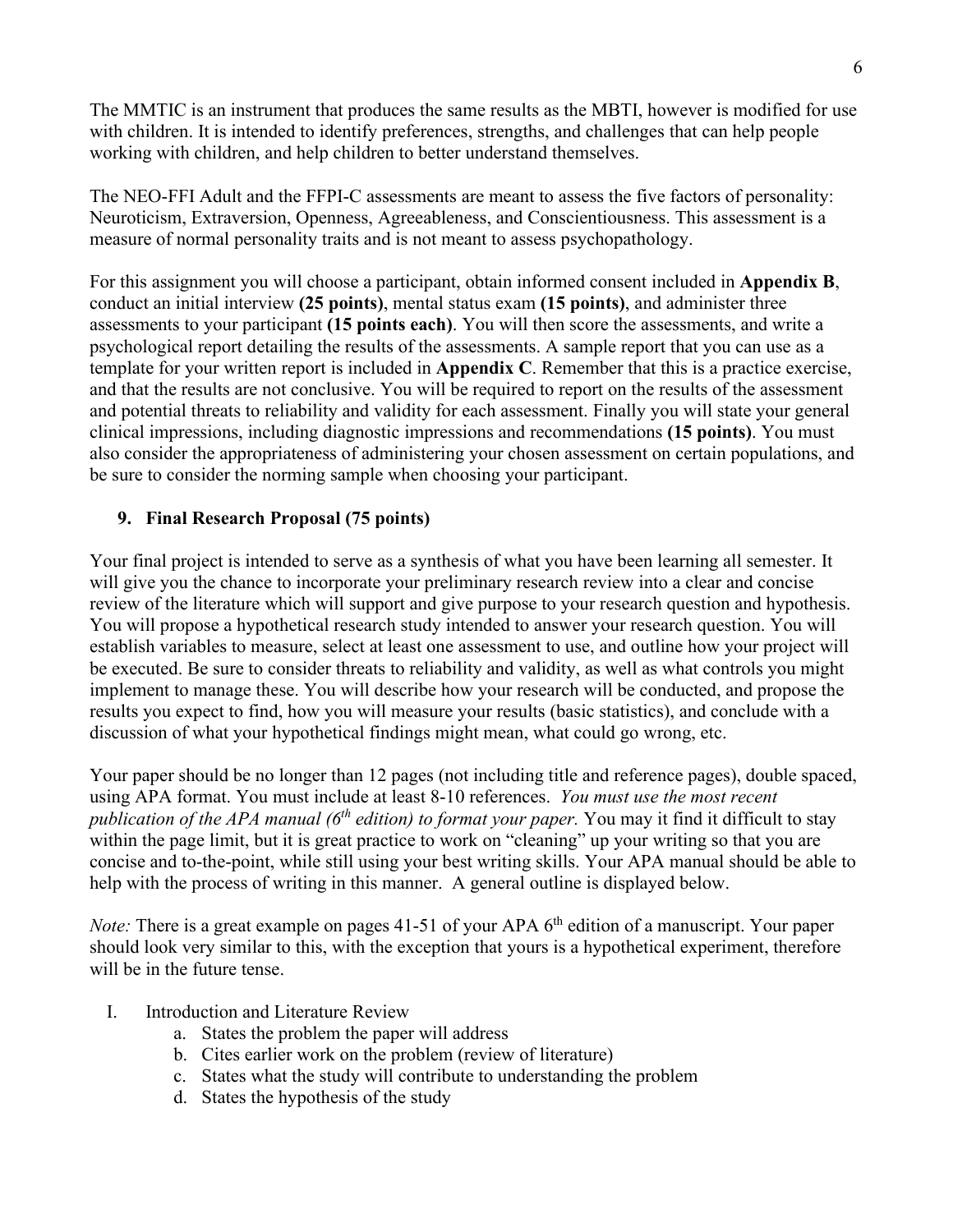- II. Method
	- a. General
		- i. Another person could replicate your study based only on a reading of your method section
		- ii. A reader could evaluate your study well enough to tell whether your conclusions will be valid
		- iii. Covers the following: participants, measures, design, and procedure.
	- b. Participants
		- i. Describes who will be the participants and their characteristics.
		- ii. Tells how the participants will be selected
		- iii. States what incentives were offered for participation
	- c. Materials
		- i. Lists equipment, computer programs, questionnaires to be used
		- ii. If apparatus is specialized, refers to articles that describe it.
		- iii. Describes custom equipment, programs, and the like.
	- d. Design & Procedure
		- i. This subsection appears only in a proposal for an experiment, not in a survey, observational study, or the like.
		- ii. Describes the logic of the experiment
		- iii. Lists variables and levels of independent variables
		- iv. Describes steps to be used in carrying out design. (Procedure subsection may be incorporated into design).
		- v. Lists methods of control, such as randomization or counterbalancing.
		- vi. Summarizes or reproduces verbatim any specialized instruction to participants.
- III. Results:
	- a. What do you expect to find and how will you go about finding it?
	- b. We will talk about basic statistical concepts in class. These are all you are expected to be familiar with.
- IV. Discussion
	- a. What will your findings mean?
	- b. What could go wrong?
	- c. What will your findings contribute to future research?
- V. References
	- a. Cite all of your in-text references in full here using APA format.

## **10. Presentation of your research proposal (10 points)**

You will give a brief (12-15 minute) presentation to the class where you will describe your research proposal. You will be expected to effectively explain your research plan to the class, based on your knowledge of your topic. You are encouraged to be creative and include technology as a part of your presentation.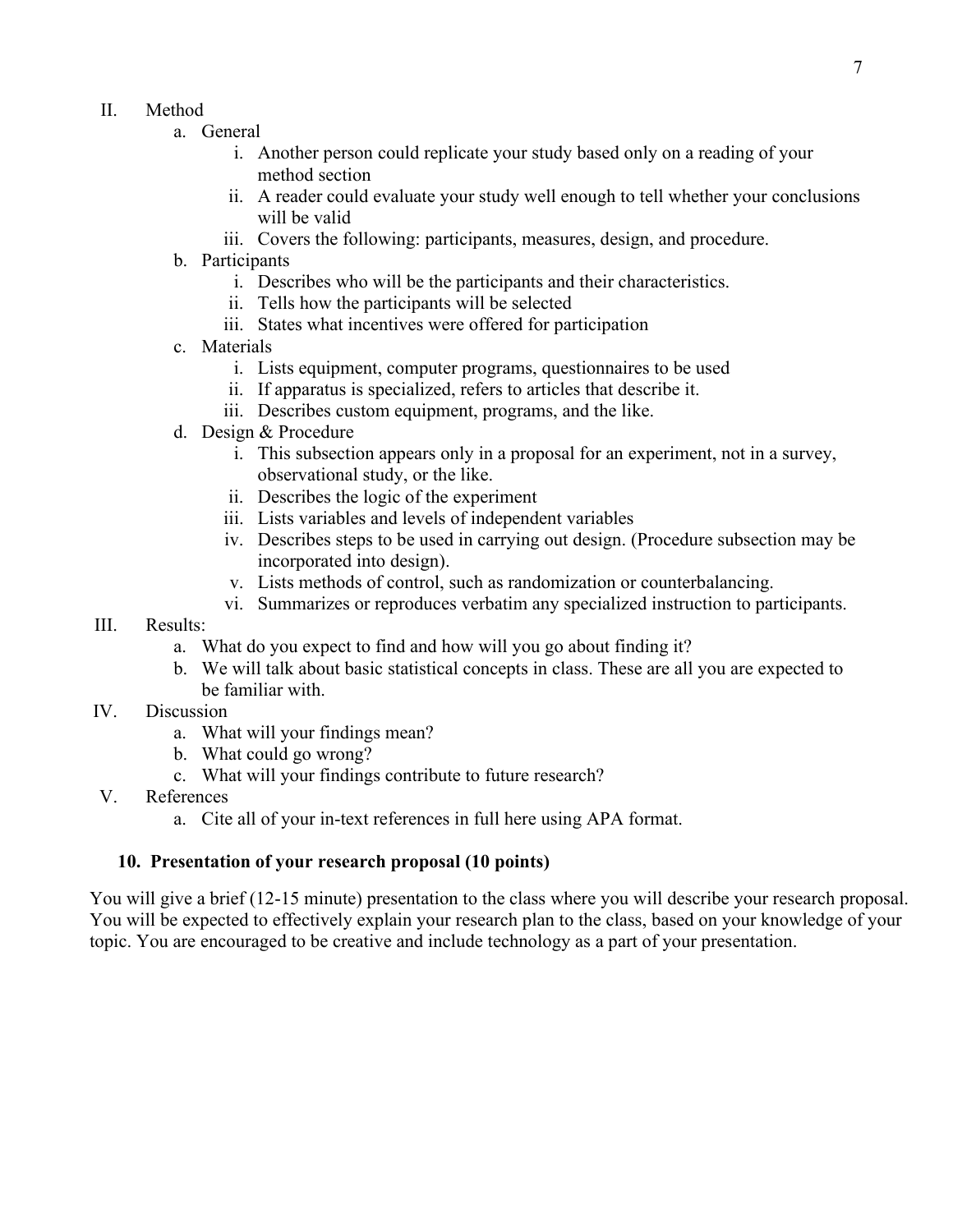## **Scoring Rubrics 1. Attendance and Participation**

| Points Possible | Description                                                                      |  |
|-----------------|----------------------------------------------------------------------------------|--|
| 25 to 22        | Regularly asks questions or makes observations that indicate reflection,         |  |
|                 | knowledge of readings for class, participates actively in small groups in class, |  |
|                 | attends class regularly (no missed classes or one with prior arrangement)        |  |
| 21 to 20        | Occasionally asks questions or makes observations that indicate reflections,     |  |
|                 | some knowledge of readings for class, participates in small groups, misses 1     |  |
|                 | class with prior arrangement, is never late or leaves early w/out due reason     |  |
| 19 to $16$      | Rarely asks questions or makes comments that indicate familiarity with the       |  |
|                 | topics prepared for class, does not actively participate in small groups, misses |  |
|                 | no more than 1 classes w/o prior arrangement, is occasionally late or leaves     |  |
|                 | early w/out due reason                                                           |  |
| Below 16        | Does not ask questions or make comments that indicate familiarity with topics    |  |
|                 | for class, does not participate actively in small groups, misses class often, is |  |
|                 | often late or leaves early w/out due reason                                      |  |

## **2. Discussion Board Responses (20 points total; 4 points each)**

| 4 points       | Regularly asks questions or makes observations that indicate reflection and  |
|----------------|------------------------------------------------------------------------------|
|                | knowledge of readings for class. Discussion board participation shows depth  |
|                | and engagement, commenting frequently and meaningfully with classmates.      |
| $2 - 3$ points | Occasionally asks questions or makes observations that indicate reflections, |
|                | some knowledge of topics for class. Discussion board participation           |
|                | demonstrates limited depth, but is consistent in frequency.                  |
| $0 - 1$ point  | Rarely asks questions or makes comments that indicate familiarity with the   |
|                | topics prepared for class. Discussion board participation is limited to      |
|                | occasional, superficial responses.                                           |

## **3. Research Proposal Components: (Research question and hypothesis; Reference list; Literature review; Methods and results sections; Final research proposal)**

| Percentage Possible | Description                                                                                                                                                                                                                                                                                                                                                                              |
|---------------------|------------------------------------------------------------------------------------------------------------------------------------------------------------------------------------------------------------------------------------------------------------------------------------------------------------------------------------------------------------------------------------------|
| 100\% to 90\%       | Excellent writing skills, clear understanding of research method and design,<br>appropriate attention to integrity of design, ethical and realistic representation<br>of research project, correct APA format, prior research synthesized well,<br>thoughtful and thorough completion of assignment. Appropriate statistical<br>analysis used. No grammatical errors, turned in on time. |
| 89% to 80%          | Good writing skills, correct APA formatting, good understanding of research<br>design and methodology, thorough consideration of research project, adequate<br>synthesis of prior research, few errors, appropriate statistical analysis used,<br>turned in on time.                                                                                                                     |
| 79% to 70%          | Adequate writing skills, some APA formatting errors or disregard for correct<br>APA formatting, weak synthesis of prior research, little attention to research<br>design and methodology, unclear understanding of statistical analysis, turned in<br>on time.                                                                                                                           |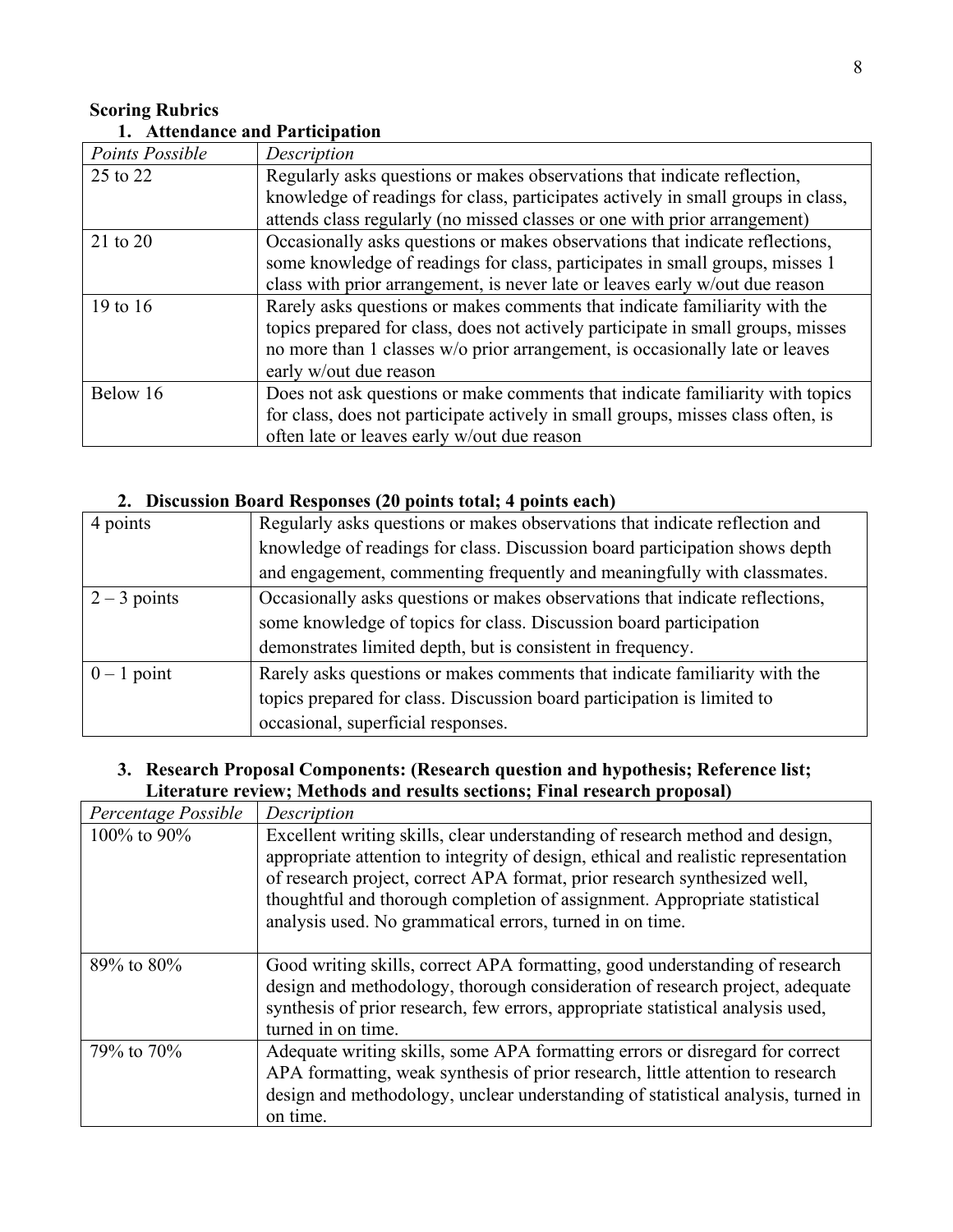| 69% to 60% | Weak writing skills, several APA formatting errors, unclear methodology and |
|------------|-----------------------------------------------------------------------------|
|            | research design, weak synthesis of prior research, unclear understanding of |
|            | statistical methods.                                                        |
| Below 60%  | Requirements not met.                                                       |

## **4. Assessment summaries and Psychological Report**

| Percentage  | <b>Buros Assignment</b>                    | Psychological Report                      |
|-------------|--------------------------------------------|-------------------------------------------|
| Possible    |                                            |                                           |
| 100% to 90% | Excellent writing skills, clearly          | Excellent writing skills, clear           |
|             | articulated summary of assessments,        | articulation of assessment results and    |
|             | correct format used, assessment relevant   | clear conceptualization of participant as |
|             | to area of research, clear understanding   | a whole, thorough report of assessment    |
|             | of important components of assessment      | results, all aspects of the psychological |
|             | (reliability, validity, norming, etc.), no | report attended to thoroughly, no errors, |
|             | errors, turned in on time.                 | turned in on time.                        |
| 89% to 80%  | Good writing skills, good summary of       | Good writing skills, good articulation of |
|             | assessments, correct format used,          | assessment results, and fairly clear      |
|             | assessments relevant to research area,     | articulation of participant as a whole,   |
|             | mostly clear understanding of              | acceptable report of assessment results,  |
|             | components of assessment, few errors,      | most aspects of report attended to        |
|             | turned in on time.                         | thoroughly, few errors, turned in on      |
|             |                                            | time.                                     |
| 79% to 70%  | Adequate writing skills, adequate          | Adequate writing skills, marginal         |
|             | summary of assessments, some               | articulation of assessment results,       |
|             | formatting or grammatical errors,          | unclear articulation of participant as a  |
|             | assessments relevant to research area,     | whole, fair report of assessment results, |
|             | mostly clear understanding of              | most aspects of report attended to, few   |
|             | components of assessment, few errors,      | errors, turned in on time.                |
|             | turned in on time.                         |                                           |
| Below 69%   | Requirements not met                       | Requirements not met.                     |

## **5. Presentation**

| Percentage Possible | Description                                                                                                                                                                                                                                                            |
|---------------------|------------------------------------------------------------------------------------------------------------------------------------------------------------------------------------------------------------------------------------------------------------------------|
| 100\% to 90\%       | Clear description of assessment/research proposal, engaged with the<br>audience, speaks clearly, effectively "teaches" audience about his/her<br>assessment/proposal, uses creativity to get audience involved, utilizes<br>technology or other supplemental material. |
| $89\%$ to $80\%$    | Clear description of assessment/research proposal, moderately engaged with<br>the audience, little supplemental material utilized.                                                                                                                                     |
| 79% to 70%          | Unclear description of assessment/research proposal, not engaged with the<br>audience, fails to effectively "teach" his/her assessment/proposal to the<br>audience.                                                                                                    |
| Below 70%           | Requirements not met.                                                                                                                                                                                                                                                  |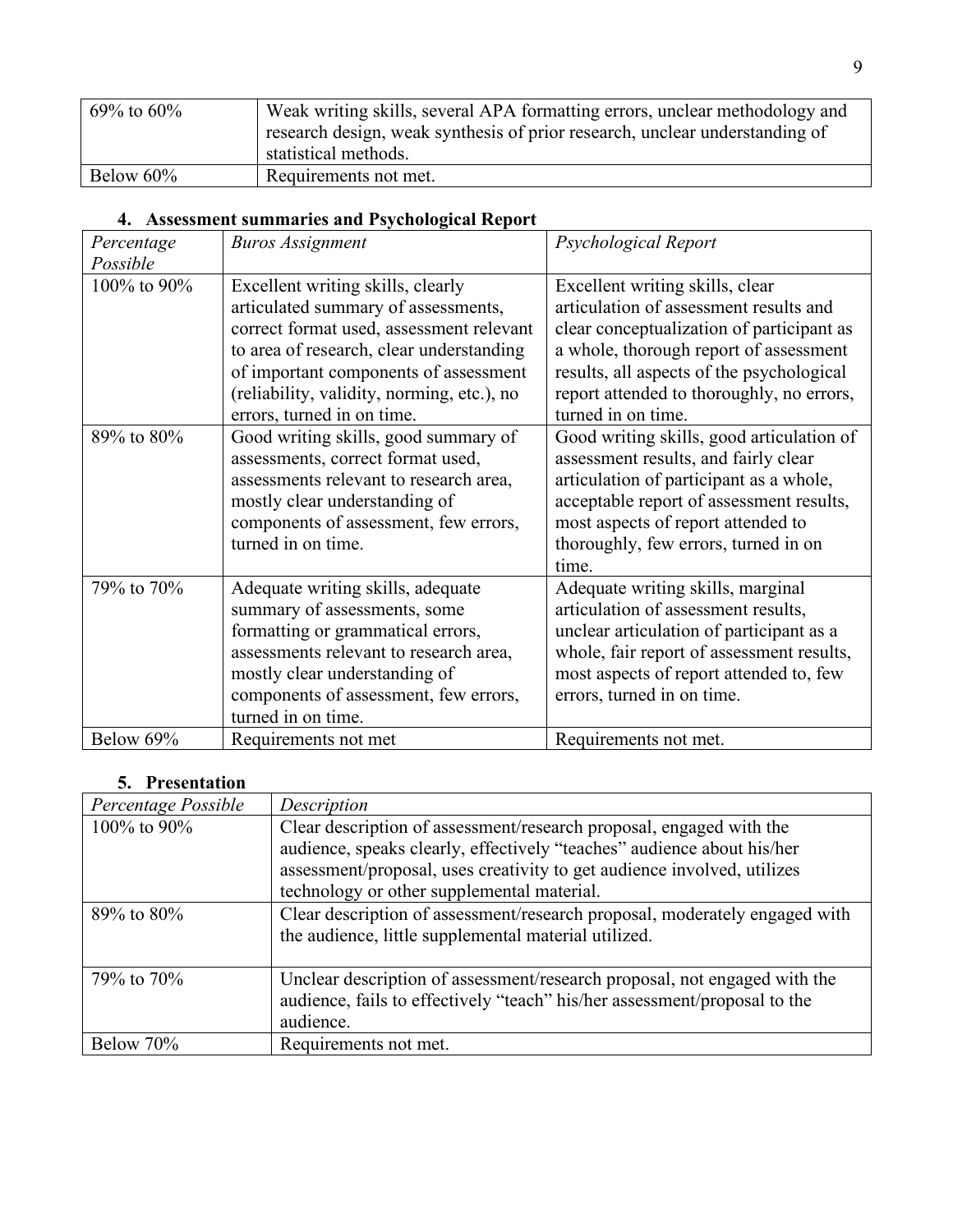## **Total points possible for course: 400 Breakdown of points:**

Development of a Research Question and Hypothesis: 5 points Buros Mental Measurements Yearbook Exercise: 20 points (10 points per assessment) Preliminary Reference List: 5 points Draft of Literature Review: 20 points Draft of Methods and Results Sections of Proposal: 20 points Psychological Assessment Administration and Report: 100 points Final Research Proposal: 75 points Presentation of Research Proposal: 10 points Quizzes (4): 100 points (25 points each) Attendance and Participation: 25 points Discussion board responses: 20 points

- $\circ$  400 360 = A
- $\circ$  359 320 = B
- $0 \quad 319 280 = C$
- $O \quad 279 240 = D$
- $\circ$  below 240 = F

## **Instructions for viewing research videos online**

- 1. Obtain UC-R library card by visiting [www.roch.edu/library](http://www.roch.edu/library) and selecting "**UCR ID Cards**" in the left hand column. Follow directions for obtaining a "**distance education student ID card**." You can also visit the Goddard library in person and obtain a photo ID card.
- 2. From the Goddard Library homepage [www.roch.edu/library](http://www.roch.edu/library) select the "**Videos**" tab
- 3. Enter your library ID number located on the back of your library card, or enter the number you were assigned via the distance education student ID card. This is not your Warrior ID, it is a 14 digit number beginning with 202. . . .
- 4. Click on "**Films on Demand**"
- 5. In the search bar, enter the title of the film listed on the syllabus.
- 6. When the film comes up, click "**Play video**."
- 7. Enjoy the show!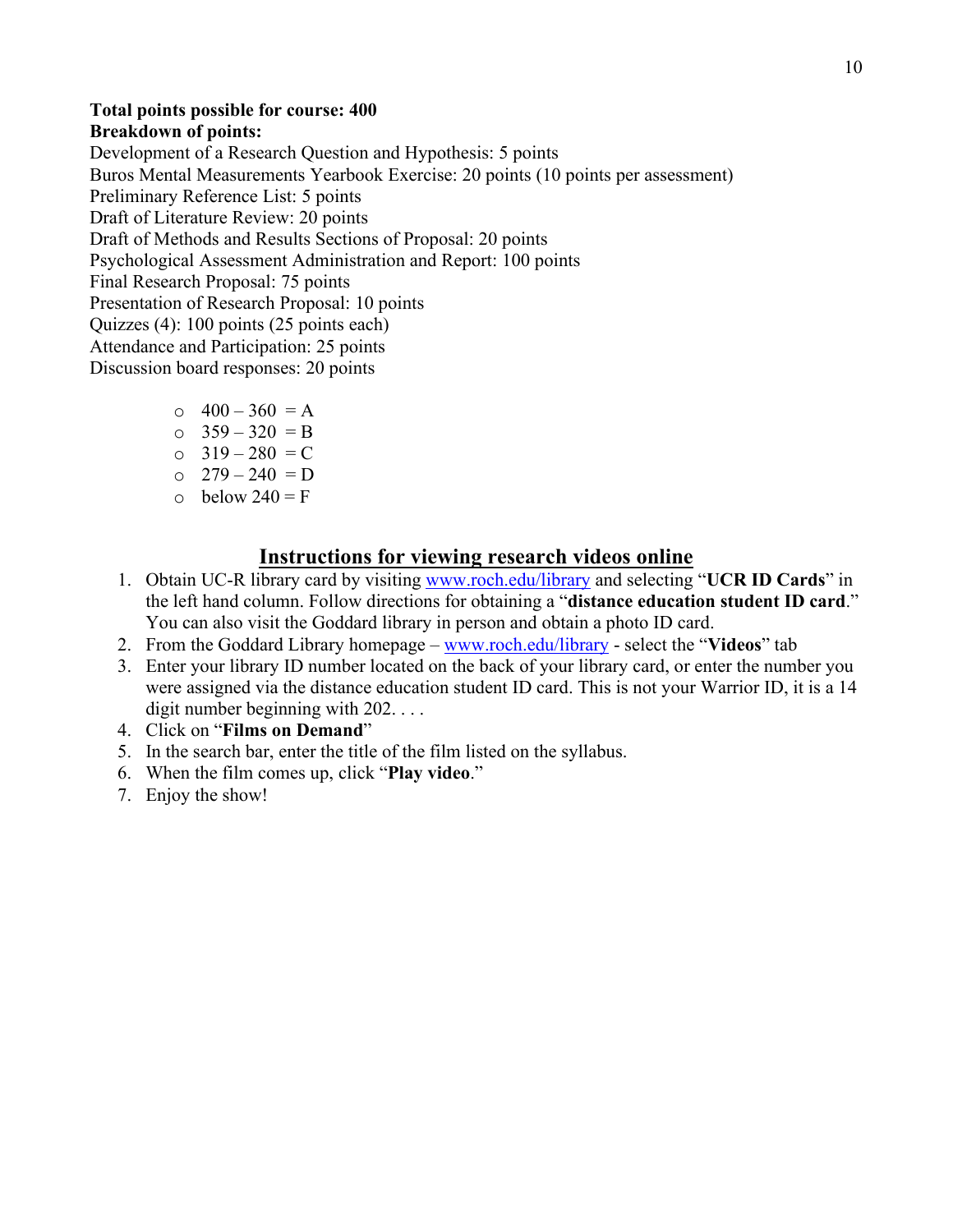## **CLASS SCHEDULE:**

| Week               | In Class Topics/             | <b>Online Topics/</b>     | Assignments/                 |
|--------------------|------------------------------|---------------------------|------------------------------|
|                    | Readings                     | Readings/                 | Quizzes                      |
|                    |                              | <b>Activities</b>         |                              |
| Week 1: January 11 | <b>Review of Course</b>      |                           |                              |
|                    | and Syllabus                 |                           |                              |
|                    |                              |                           |                              |
|                    | <b>History of Testing</b>    |                           |                              |
|                    | and Assessment               |                           |                              |
|                    | Neukrug & Fawcett,           |                           |                              |
|                    | Ch.1                         |                           |                              |
|                    |                              |                           |                              |
|                    | <b>Clinical Impressions</b>  |                           |                              |
|                    | film                         | <b>Research Methods</b>   |                              |
| Week 2: January 18 |                              | <b>Overview</b>           |                              |
|                    |                              | Patten, Part A            |                              |
|                    |                              |                           |                              |
|                    |                              | 1. Lecture on D2L         |                              |
|                    |                              | 2. "Experimental          |                              |
|                    |                              | Research Methods in       |                              |
|                    |                              | Psychology" video         |                              |
|                    |                              | $(28 \text{ mins})$ **See |                              |
|                    |                              | instructions on page      |                              |
|                    |                              | $10**$                    |                              |
|                    |                              | 3. Discussion board 1     |                              |
|                    |                              |                           |                              |
| Week 3: January 25 | <b>Ethics of Testing and</b> |                           | <b>Research question and</b> |
|                    | <b>Assessment</b>            |                           | <b>hypothesis Due</b>        |
|                    | Neukrug & Fawcett,           |                           |                              |
|                    | Ch. 2                        |                           |                              |
|                    |                              |                           |                              |
|                    | <b>Test Worthiness</b>       |                           |                              |
|                    | Neukrug & Fawcett,           |                           |                              |
| Week 4: February 1 | Ch. 3                        | <b>Reviewing</b>          | <b>Preliminary Reference</b> |
|                    |                              | Literature                | <b>List Due</b>              |
|                    |                              | Patten, Part B &          |                              |
|                    |                              | Appendix A                | <i>Quiz 1 –</i> available    |
|                    |                              |                           | from Feb. $1 -$ Feb. 8       |
|                    |                              | 1. Lecture on D2L         |                              |
|                    |                              | 2. Online library tours   |                              |
|                    |                              | (links on D2L)            |                              |
| Week 5: February 8 | <b>Statistical Concepts</b>  |                           | <b>Buros Test Reviews</b>    |
|                    | Neukrug & Fawcett,           |                           | <b>Due</b>                   |
|                    | Ch. 4, 5                     |                           |                              |
|                    |                              |                           |                              |
|                    |                              |                           |                              |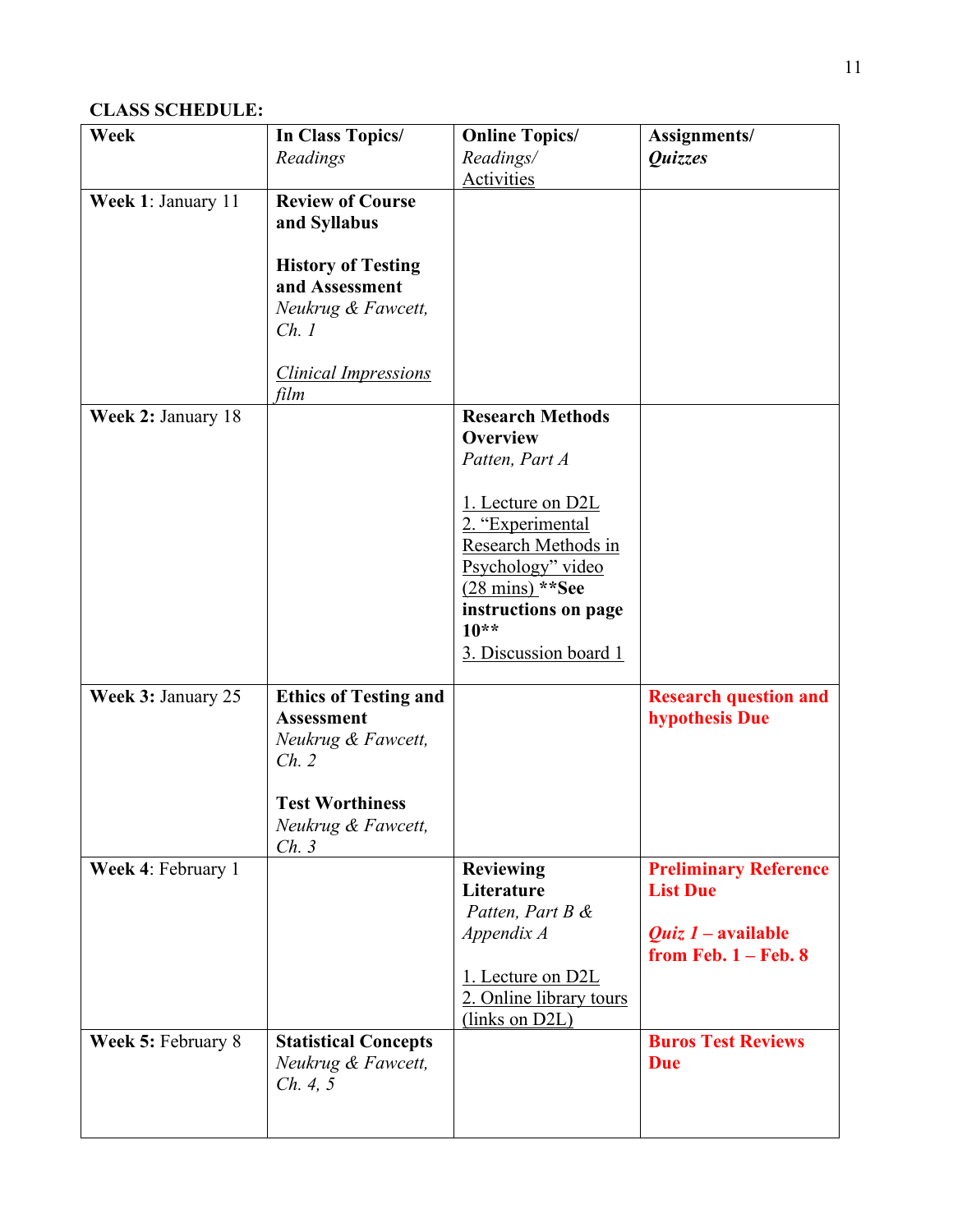| Week                      | In Class Topics/<br>Readings                                                                      | <b>Online Topics/</b><br>Readings/<br>Activities                                                                            | Assignments/<br>Quizzes                                           |
|---------------------------|---------------------------------------------------------------------------------------------------|-----------------------------------------------------------------------------------------------------------------------------|-------------------------------------------------------------------|
| Week 6: February 15       |                                                                                                   | <b>Sampling</b><br>Patten, Part C                                                                                           |                                                                   |
|                           |                                                                                                   | <b>Experimental Design</b><br>Patten, Part E                                                                                |                                                                   |
|                           |                                                                                                   | 1. Lecture on D2L<br>2. Discussion board 2<br>3. "Introduction to<br>Designing<br>Experiments" video<br>$(23 \text{ mins})$ |                                                                   |
| Week 7: February 22       | <b>Assessment of</b>                                                                              |                                                                                                                             | <b>Draft of Literature</b><br><b>Review Due</b>                   |
|                           | <b>Educational Ability</b><br>Neukrug & Fawcett,                                                  |                                                                                                                             |                                                                   |
|                           | Ch. 6                                                                                             |                                                                                                                             | <i>Quiz 2 – available</i><br>from Feb. 22 - Mar. 1                |
| Week 8: March 1           |                                                                                                   | <b>Statistical Concepts</b><br>Patten, Part F                                                                               |                                                                   |
|                           |                                                                                                   | 1. Lecture on D2L<br>2. Discussion board 3<br>3. "Inferential<br>Statistics" video<br>$(36 \text{ mins})$                   |                                                                   |
| <b>Week 9: March 7-11</b> | <b>Spring Break!</b>                                                                              | <b>Spring Break!</b>                                                                                                        | <b>Spring Break!</b>                                              |
| Week 10: March 15         | <b>Intelligence Testing</b><br>Neukrug & Fawcett,<br>Ch. 7<br><b>Battle of the Brains</b><br>film |                                                                                                                             |                                                                   |
| Week 11: March 22         |                                                                                                   | <b>Research Methods</b><br><b>Knowledge Base</b> (link)<br>on $D2L$ )                                                       |                                                                   |
|                           |                                                                                                   | 1. Discussion board 4                                                                                                       |                                                                   |
| Week 12: March 29         | <b>Clinical and</b><br><b>Informal Assessment</b><br>Neukrug & Fawcett,                           |                                                                                                                             | <b>Draft of Methods and</b><br><b>Results Due</b>                 |
|                           | Ch. 9, 10                                                                                         |                                                                                                                             | <i>Quiz <math>3</math> – available</i><br>from Mar. $29 - Apr. 5$ |
|                           |                                                                                                   |                                                                                                                             |                                                                   |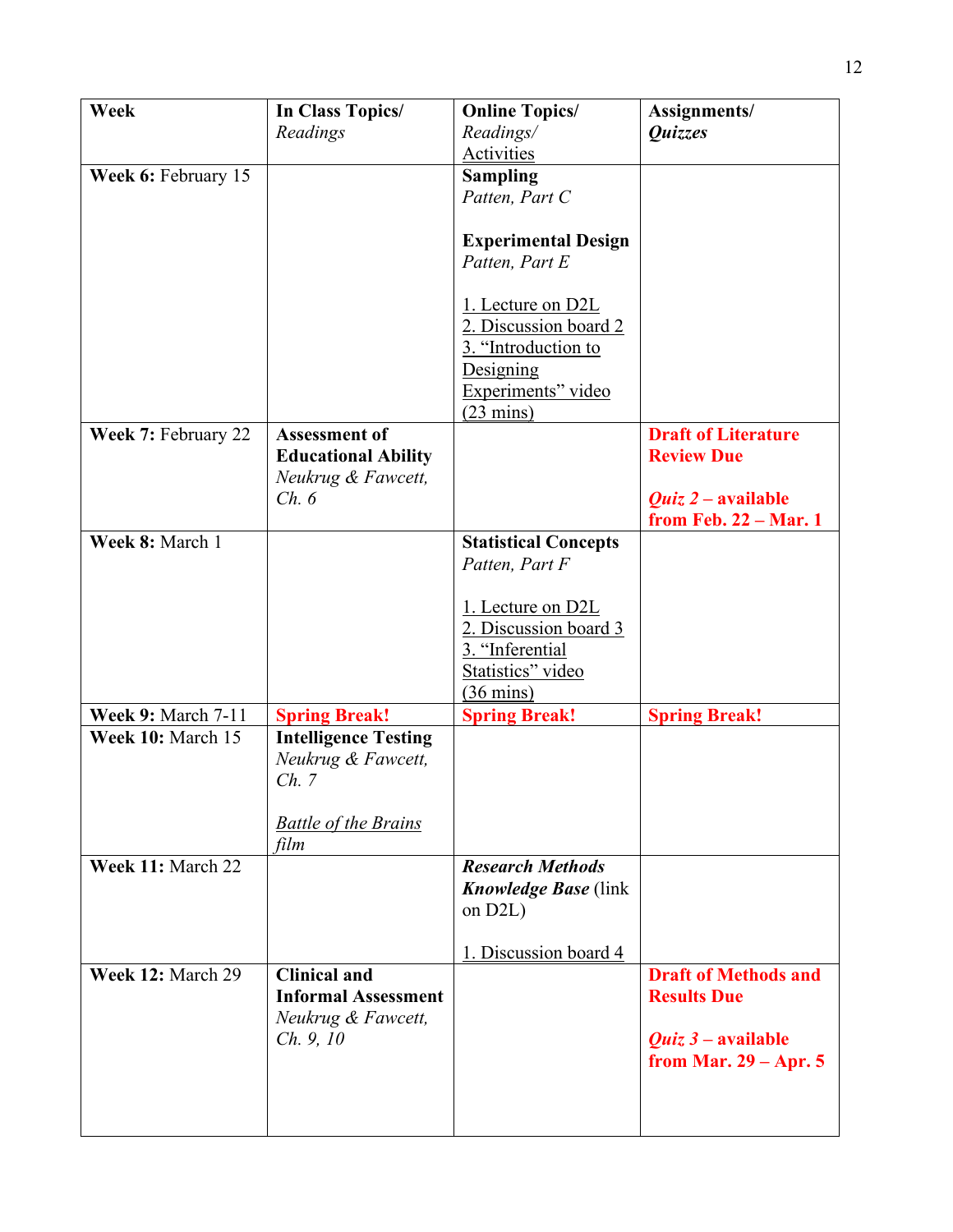| Week                     | In Class Topics/<br>Readings | <b>Online Topics/</b><br>Readings/ | Assignments/<br>Quizzes          |
|--------------------------|------------------------------|------------------------------------|----------------------------------|
|                          |                              | Activities                         |                                  |
| Week 13: April 5         |                              | <b>Qualitative Research</b>        |                                  |
|                          |                              | Creswell, Chapters 4               |                                  |
|                          |                              | $& 5$ (handout)                    |                                  |
|                          |                              |                                    |                                  |
|                          |                              | 1. Lecture on D2L                  |                                  |
|                          |                              | 2. "Exploring                      |                                  |
|                          |                              | <b>Qualitative Methods</b>         |                                  |
|                          |                              | $(46 \text{ mins})$                |                                  |
|                          |                              | 3. Discussion board 5              |                                  |
| Week 14: April 12        | <b>Diagnosis</b>             |                                    |                                  |
|                          | Neukrug & Fawcett,           |                                    |                                  |
|                          | Ch. 11                       |                                    |                                  |
|                          | <b>USA</b> Today article     |                                    |                                  |
|                          | (D2L)                        |                                    |                                  |
|                          |                              |                                    |                                  |
|                          | Writing a                    |                                    |                                  |
|                          | <b>Psychological Report</b>  |                                    |                                  |
|                          | Neukrug & Fawcett,           |                                    |                                  |
|                          | Ch. 12, Appendix F           |                                    |                                  |
|                          |                              |                                    |                                  |
|                          | The Hours film               |                                    |                                  |
| <b>Week 15: April 19</b> |                              | <b>Writing the</b>                 | <b>Psychological Report</b>      |
|                          |                              | <b>Research Report</b>             | <b>Due</b>                       |
|                          |                              | Patten, Part I                     |                                  |
|                          |                              |                                    |                                  |
|                          |                              | 1. Lecture on D2L                  |                                  |
|                          |                              | 2. Watch YouTube                   |                                  |
|                          |                              | Video                              |                                  |
| Week 16: April 26        | Research Proposal            |                                    | <i><b>Quiz 4 – available</b></i> |
|                          | Presentations                |                                    | from Apr. $26 - May 3$           |
|                          |                              |                                    |                                  |
| <b>Week 17: May 3</b>    | <b>Finals Week</b>           | <b>Finals Week</b>                 | <b>Research Proposal</b>         |
|                          |                              |                                    | <b>Due</b>                       |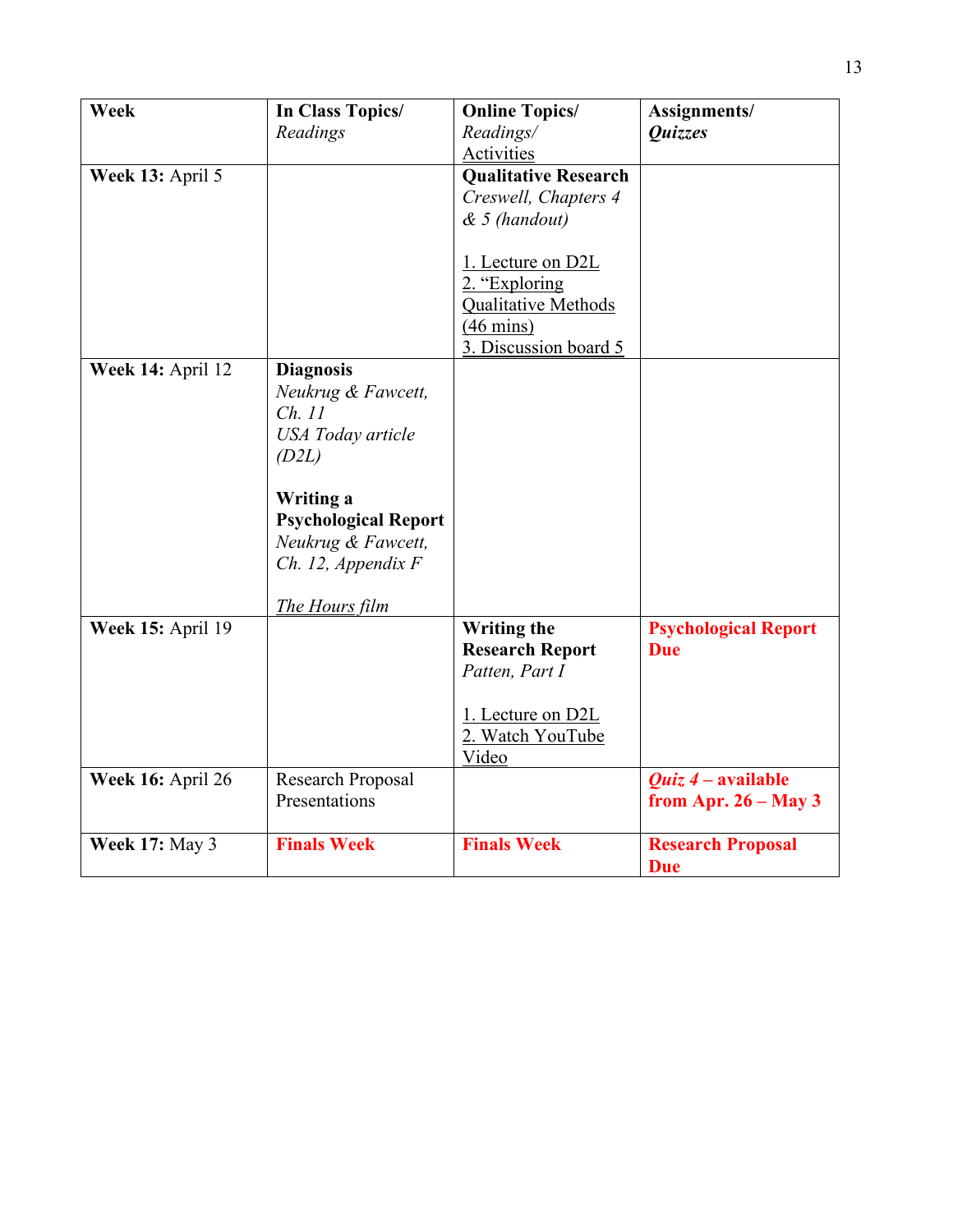### Appendix A **EVALUATION SHEET FOR STANDARDIZED TESTS** Your Name

| <b>Name of Test:</b>                | Coping Resources Inventory for Stress (CRIS)                                                                                                                                                                                                                                                                                                                                                                                                                                                                                                                                                                                                                                                                                                                                                                                                                                                                                        |
|-------------------------------------|-------------------------------------------------------------------------------------------------------------------------------------------------------------------------------------------------------------------------------------------------------------------------------------------------------------------------------------------------------------------------------------------------------------------------------------------------------------------------------------------------------------------------------------------------------------------------------------------------------------------------------------------------------------------------------------------------------------------------------------------------------------------------------------------------------------------------------------------------------------------------------------------------------------------------------------|
| <b>Name of Authors:</b>             | Kenneth Matheny, David Aycock, William Curlette, James Pugh, &<br>Harry Taylor                                                                                                                                                                                                                                                                                                                                                                                                                                                                                                                                                                                                                                                                                                                                                                                                                                                      |
| <b>Publisher:</b>                   | Health Prisms, Inc.                                                                                                                                                                                                                                                                                                                                                                                                                                                                                                                                                                                                                                                                                                                                                                                                                                                                                                                 |
| <b>Publication Dates:</b>           | 1988-1993                                                                                                                                                                                                                                                                                                                                                                                                                                                                                                                                                                                                                                                                                                                                                                                                                                                                                                                           |
| <b>Population:</b>                  | Adults                                                                                                                                                                                                                                                                                                                                                                                                                                                                                                                                                                                                                                                                                                                                                                                                                                                                                                                              |
| Cost:                               | $(1997)$ : \$2.95/test booklet; \$16.95/test manual; \$19.95/interpretive<br>report; \$8.95/profile report; \$29.95/specimen set including test booklet,<br>manual, pre-paid answer sheet, and interpretive report; \$399/PC-CRIS<br>test administration and scoring program (w/ PC-CRIS manual); \$5.95-<br>\$11.95/PC-CRIS Interpretive or Profile report (depending on quantity<br>purchased); \$9.95/PC-CRIS test administration program                                                                                                                                                                                                                                                                                                                                                                                                                                                                                        |
| <b>Purpose of Test:</b>             | To measure coping resources which are believed to help lessen the<br>negative effects of stress                                                                                                                                                                                                                                                                                                                                                                                                                                                                                                                                                                                                                                                                                                                                                                                                                                     |
| <b>Validity:</b>                    | The authors report more than 60 validity studies done on this inventory.<br>Scales on the CRIS have been found to predict illness, to correlate<br>negatively with measures of emotional distress, to correlate with<br>personality type, to discriminate drug abusers from relapsers, and to<br>correlate with life satisfaction. A recent study testing the instrument's<br>convergent/divergent validity supported the construct validity of the<br>instrument. There is no evidence reporting the <i>concurrent validity</i> of<br>each subscale in the manual. More evidence is needed to support the<br>instrument's <i>concurrent validity</i> . Reports of <i>construct validity</i> are from<br>previous versions of the CRIS, therefore more current validity measures<br>should be reported. Further reports of <i>discriminant validity</i> are also<br>needed due to the similarity of measures in each of the scales. |
| <b>Reliability:</b>                 | Normed on 814 individuals, internal consistency reliabilities are reported<br>to range from .84-.97. A smaller sample of 34 undergraduates reported a<br>test-retest reliability of .76-.95.                                                                                                                                                                                                                                                                                                                                                                                                                                                                                                                                                                                                                                                                                                                                        |
| <b>Norms:</b>                       | A sample of 1,199 individuals weighted by race, gender, and income so<br>as to be representative of the U.S. population at large in terms of race,<br>gender, and age. Authors of the test report different sample quantities<br>for different norming procedures.                                                                                                                                                                                                                                                                                                                                                                                                                                                                                                                                                                                                                                                                  |
| <b>Alternative Forms Available:</b> | Spanish edition available as well as computer administration (PC-<br>CRIS) and software package available                                                                                                                                                                                                                                                                                                                                                                                                                                                                                                                                                                                                                                                                                                                                                                                                                           |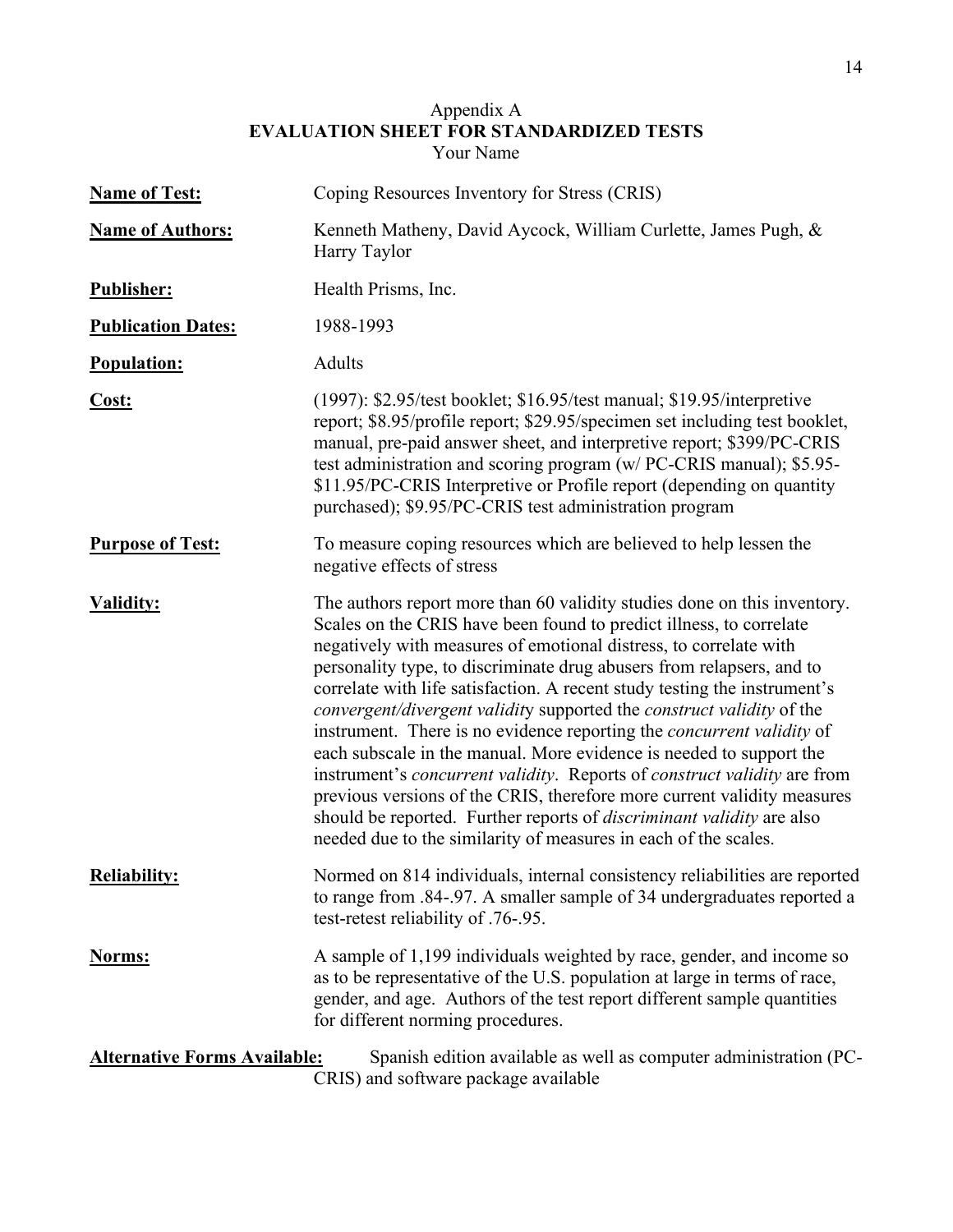| <b>Completeness of Manual:</b> | No list is provided to show the assignment of items to scales, there is an |
|--------------------------------|----------------------------------------------------------------------------|
|                                | under-emphasis on administrator interpretation, and too little information |
|                                | is given about the procedures used in developing the report and about the  |
|                                | validity of its components. There is concern in the amount of confidence   |
|                                | that can be placed on the interpretive report, and the normative data is   |
|                                | questionable due to differing reports of normative sample size.            |

## **Time Needed for Administration:** 45-90 minutes

- **Ease of Administration:** The test consists of 260 items in a true-false format clustered into 15 coping resources scales and 5 test-taking attitude scales that provide information on the accuracy of the other scores. Can be administered to group or individually.
- **Scoring Methods:** A machine-scorable answer sheet that must be sent to the publisher for scoring. A Score Report and a comprehensive Interpretive Report are provided by the publisher in return. The CRIS may also be administered and scored using a personal computer version available from the publisher.

**COMMENTS:** Evaluators of this instrument report that it is a very thoughtful and thoroughly constructed inventory measuring coping mechanisms of stress. The fifteen scales are as follows: selfdisclosure, self-directedness, confidence, acceptance, social support, financial freedom, physical health, physical fitness, stress monitoring, tension control, structuring, problem solving, cognitive restructuring, functional beliefs, and social ease. The CRIS has been revised eight times and its reliability is reported to be very strong. The CRIS appears to be a promising research and clinical instrument for identifying strengths and weaknesses in stress coping resources. In providing an inventory of scales, the CRIS allows the administrator to collect diagnostic information across a broad spectrum of coping resource areas in a single administration. If necessary, confirmation of deficits revealed by this screening could be obtained by the use of other tests that measure the specific constructs in question.

## **REFERENCES:**

- Impara, J. C., & Plake, B. S. (Eds.). (1998). *Thirteenth Mental Measurements Yearbook.* Lincoln, NE: Buros Institute of Mental Measurements.
- Matheny, K. B., Aycock, D. W., Curlette, W. L., & Junker, G. N. (1993). The coping resources inventory for stress: A measure of perceived resourcefulness. *Journal of Clinical Psychology, 49*(6), 815-830.
- Matheny, K. B., & Weatherman, K. E. (1998). Predictors of smoking cessation and maintenance. *Journal of Clinical Psychology, 54*(2), 223-235.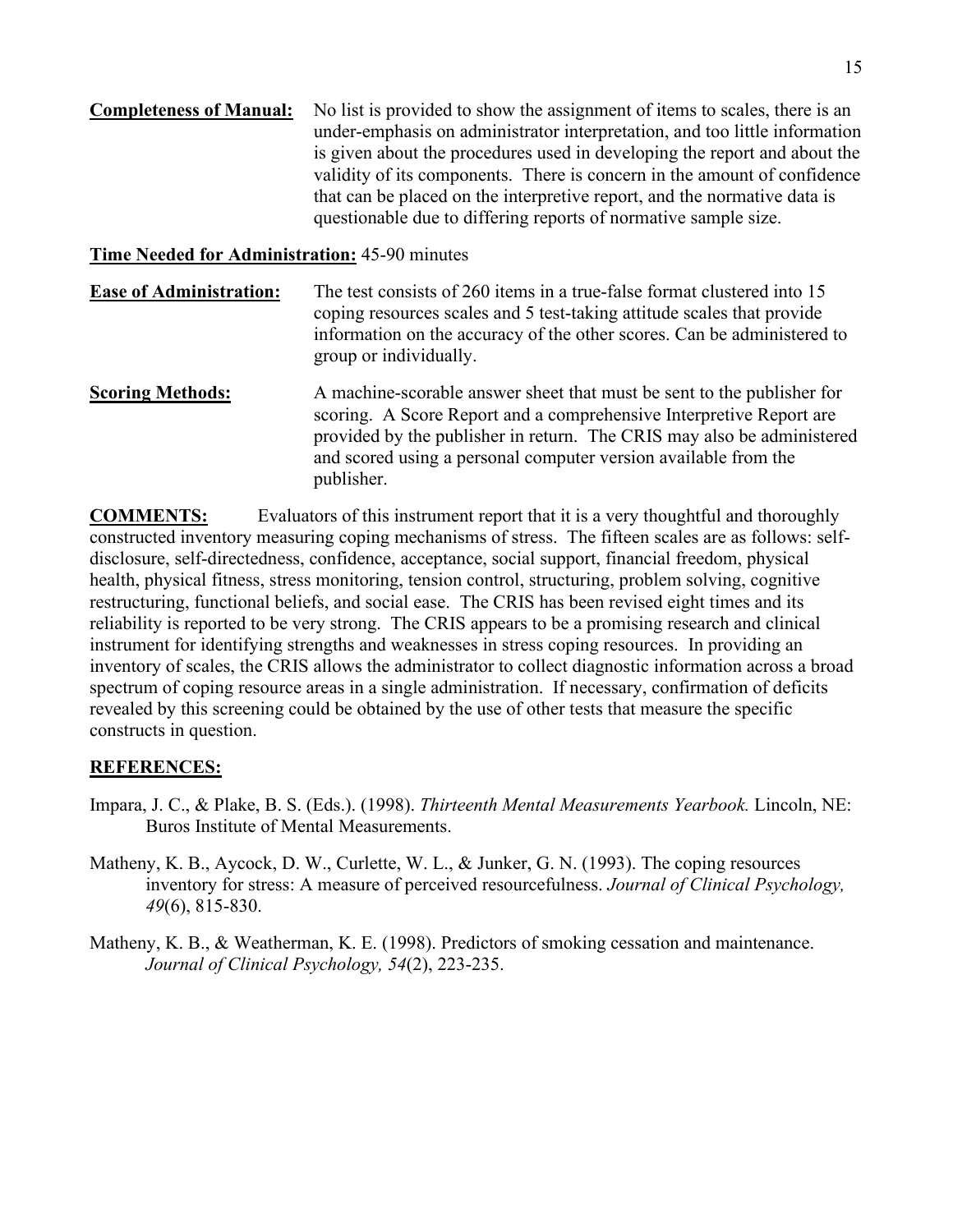## **Appendix B**

Informed Consent for Assessment (Adult)

Thank you for agreeing to volunteer to complete a series of assessments conducted by a Counselor Education graduate student at Winona State University for partial fulfillment of CE 620: Tests, Measurements, and Research Design. By agreeing to participate, you understand that this is a practice exercise intended for learning purposes only, and that the results obtained from the assessments will be inconclusive, and will not be shared with you in detail. Your test administrator will be able to share general information about your results, however will not be providing you with detailed results because this is only a practice exercise.

After you have completed the assessments, your test administrator will write a report that will be turned in to his/her Counselor Education Department faculty member for evaluation. Your information is completely confidential and no identifying information will be included in the written report. You will only be identified by your first initial, and if there is any information you do not want included in the report, please inform your administrator at the end of the assessment session.

You have the right to withdraw from participation at any time during the assessment process. Please feel free to ask your test administrator any questions that you may have before, during, or after your assessment session. You may also contact the Counselor Education faculty member overseeing this project if you have any questions and/or concerns. Her contact information is listed below.

Veronica Johnson, Ed.D., LPC, NCC Assistant Professor, Counselor Education Winona State University  $859$  30<sup>th</sup> Ave. SE Rochester, MN 55904 [vjohnson@winona.edu](mailto:vjohnson@winona.edu) 507.285.7329

By initialing below, I agree to participate in the assessment session, understand the qualifications of my test administrator, and agree to the conditions stated above.

 $\mathcal{L}_\mathcal{L} = \mathcal{L}_\mathcal{L} = \mathcal{L}_\mathcal{L} = \mathcal{L}_\mathcal{L} = \mathcal{L}_\mathcal{L} = \mathcal{L}_\mathcal{L} = \mathcal{L}_\mathcal{L} = \mathcal{L}_\mathcal{L} = \mathcal{L}_\mathcal{L} = \mathcal{L}_\mathcal{L} = \mathcal{L}_\mathcal{L} = \mathcal{L}_\mathcal{L} = \mathcal{L}_\mathcal{L} = \mathcal{L}_\mathcal{L} = \mathcal{L}_\mathcal{L} = \mathcal{L}_\mathcal{L} = \mathcal{L}_\mathcal{L}$ 

Thank you again for your participation!

Participant INITIALS ONLY Date

Student Signature Date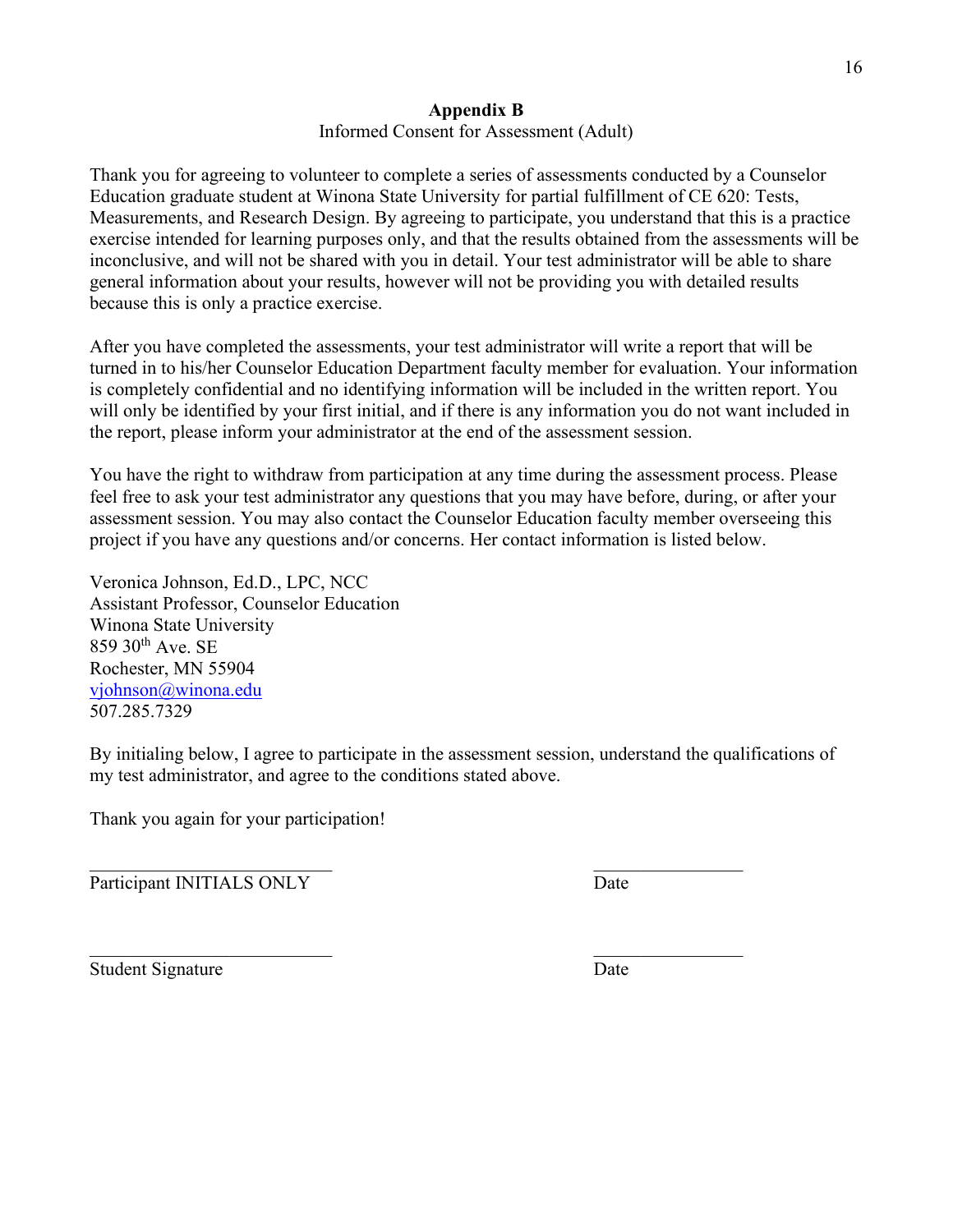### Informed Consent for Assessment (Child)

Thank you for agreeing to allow your child to complete a series of assessments conducted by a Counselor Education graduate student at Winona State University for partial fulfillment of CE 620: Tests, Measurements, and Research Design. By agreeing to participate, you understand that this is a practice exercise intended for learning purposes only, and that the results obtained from the assessments will be inconclusive, and will not be shared with you or your child in detail. The test administrator will be able to share general information about the results, however will not be providing detailed results because this is only a practice exercise.

After your child has completed the assessments, the test administrator will write a report that will be turned in to his/her Counselor Education Department faculty member for evaluation. Your child's information is completely confidential and no identifying information will be included in the written report. Your child will only be identified by his/her first initial, and if there is any information you or your child do not want included in the report, please inform the administrator at the end of the assessment session.

You and your child have the right to withdraw from participation at any time during the assessment process. Please feel free to ask the test administrator any questions that you may have before, during, or after the assessment session. You may also contact the Counselor Education faculty member overseeing this project if you have any questions and/or concerns. Her contact information is listed below.

Veronica Johnson, Ed.D., LPC, NCC Assistant Professor, Counselor Education Winona State University 859 30th Ave. SE Rochester, MN 55904 [vjohnson@winona.edu](mailto:vjohnson@winona.edu) 507.285.7329

By initialing below, I agree to allow my child to participate in the assessment session, understand the qualifications of the test administrator, and agree to the conditions stated above.

 $\mathcal{L}_\mathcal{L} = \mathcal{L}_\mathcal{L} = \mathcal{L}_\mathcal{L} = \mathcal{L}_\mathcal{L} = \mathcal{L}_\mathcal{L} = \mathcal{L}_\mathcal{L} = \mathcal{L}_\mathcal{L} = \mathcal{L}_\mathcal{L} = \mathcal{L}_\mathcal{L} = \mathcal{L}_\mathcal{L} = \mathcal{L}_\mathcal{L} = \mathcal{L}_\mathcal{L} = \mathcal{L}_\mathcal{L} = \mathcal{L}_\mathcal{L} = \mathcal{L}_\mathcal{L} = \mathcal{L}_\mathcal{L} = \mathcal{L}_\mathcal{L}$ 

Thank you again for your participation!

 $\overline{\phantom{a}}$  , and the contract of the contract of the contract of the contract of the contract of the contract of the contract of the contract of the contract of the contract of the contract of the contract of the contrac Parent INITIALS ONLY Date

Child INITIALS ONLY

Student Signature Date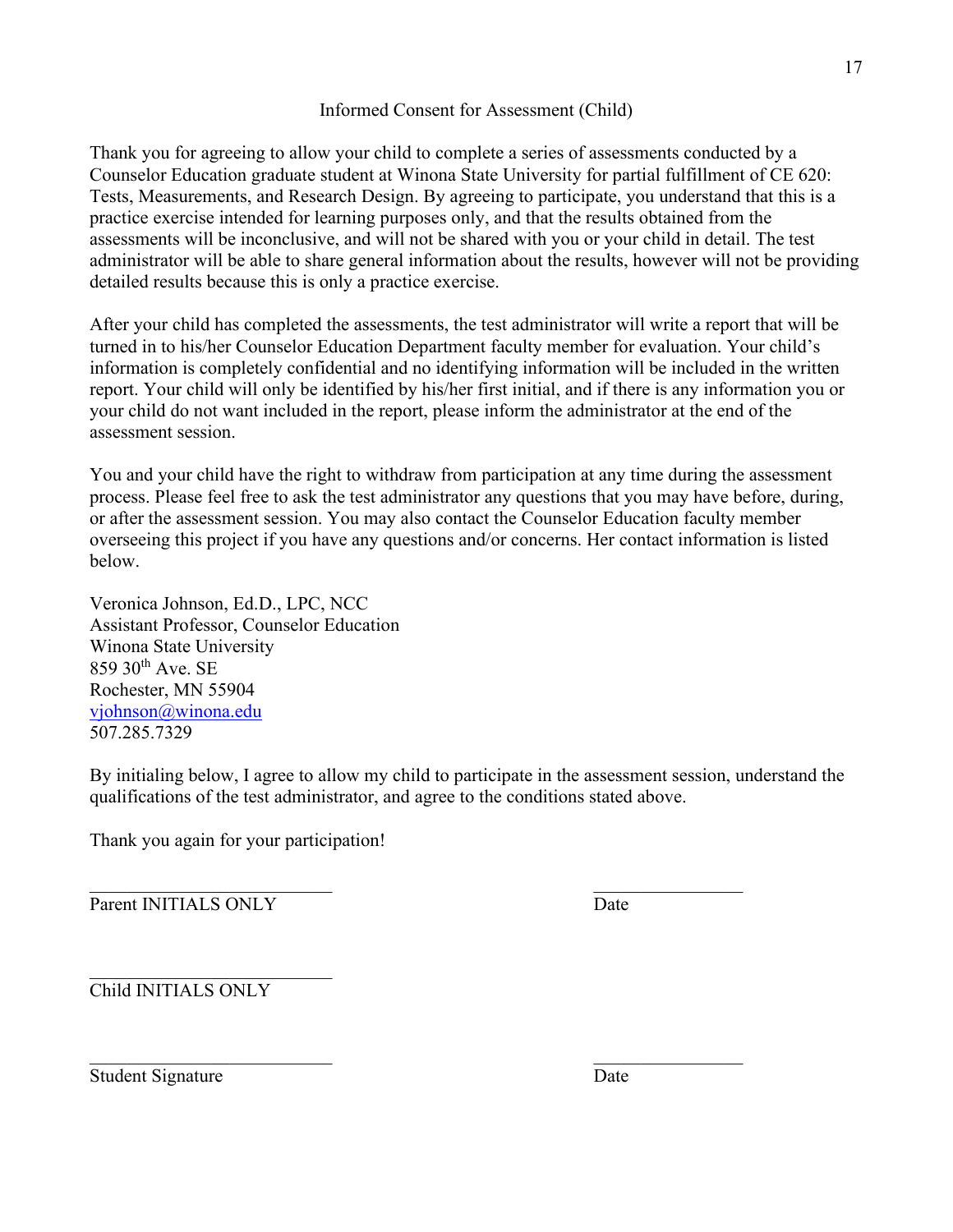## **Appendix C** PSYCHOLOGICAL ASSESSMENT **CONFIDENTIAL**

**Sex:** Female **Occupation:** Server

**Name:** D **Evaluation Dates:** 10/25, 11/9, 11/22, 2004 **Date of Birth:**  $5/5/79$  **Education:** High school diploma **Ethnicity:** Caucasian **Evaluator:** V. Bastiaanse

### **Reason for Assessment:**

D's evaluation was completed to fulfill the requirement for COUN 540.

### **Sources of Information:**

Clinical Interview: 10/25/04 NEO-PI-R: 11/22/04 Mental Status Exam:  $10/25/04$  MBTI: Date Sentence Completion Assessment: 11/22/04

### **Background Information:**

Presenting Problem: D is a 25-year-old single white female. Her participation in the intake interview and testing was entirely voluntary and was completed as a favor to the interviewer. She expressed interest in learning more about her personality and therefore volunteered to participate in this process. D is currently not experiencing any psychological difficulties and presents as a highfunctioning individual.

Past Psychiatric History: D was born in El Paso, Texas in 1979. She lived there for brief time and moved often as a result of her father being in the military. She reports it being difficult being uprooted so many times because she was never able to develop any deep and meaningful relationships as a child, but rewarding in that she was able to live in so many different places and meet many different people. D always remembers her family spending the summers in Montana, and therefore feels like Montana was her home-away-from-home growing up. D spent most of her grade school years in Alaska, and spent a little over a year in Germany. D attended high school in Texas and moved to Montana five years ago where she has since resided in Missoula.

D describes herself as "hard on the outside and soft on the inside," loyal, and opinionated. She says that she feels she has to be this way because she has been treated badly by her friends in the past and has made herself this way to protect herself from being hurt. D reports that she recreationally uses "mind altering substances" in her leisure time. She also enjoys golfing, fishing, camping, shopping, travelling, gambling, spending money, spending time with her niece, playing games, sleeping and eating. D does not identify any specific future plan for her life, but would like to go back to school, have a career, get married, and possibly have children.

Family and Marital History: D comes from a family of six and has never been married. Her parents are still married and she has two younger sisters ages 22 and 20, and one younger brother, age 13.

D is the oldest sibling in her family and she reports being "distanced." She reports never having been close with her sisters until recently. D's parents are both 45 years old and she describes her relationship with them as "fine." Her father is currently a highway patrolman and her mother is a CSM at Wal-Mart. She describes her father as "hard on the outside and soft on the inside," just like her. She explains that, aside from natural ups and downs, her relationship with her parents has always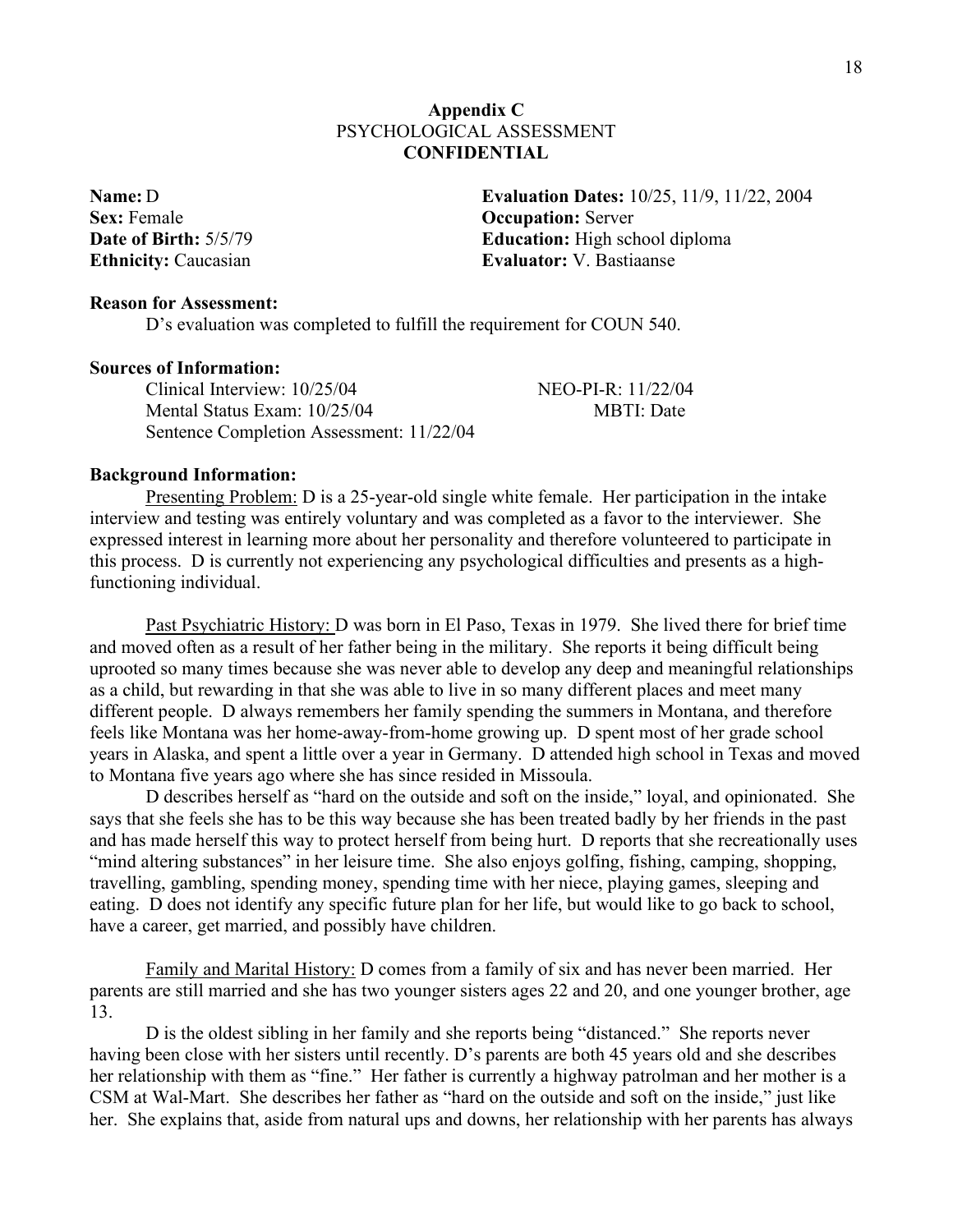been good. She reports feeling that her parents were not overly hard on her growing up, but were always hard enough. D says that she believes her mother is depressed, although she has never been formally diagnosed. She says her sister was taking Prozac at one time but is no longer taking it.

Possible Contextual Stressors: Currently there are no identifiable contextual stressors impacting D's life and/or impairing her functioning.

Educational and Vocational History: D has no formal training beyond high school and currently works as a server at a local restaurant. She has held other positions such as office assistant, telemarketer, and sandwich maker in a deli.

Medical History: D does not report any current medical conditions. When she was in  $6<sup>th</sup>$  grade she broke her tailbone, but has not had any other serious injuries or illnesses. There is a history of diabetes, high blood pressure, and high cholesterol in her family. D currently is taking an oral contraceptive and no other medications.

## **Behavioral Observations:**

D is a medium height, average weight young woman, who presents as casual and relaxed. D was cooperative during the interview, although she needed a bit of prodding in answering all of the questions. She tended to give very brief answers and not go into much detail. She maintained appropriate eye contact throughout the interview.

D completed all assessments in a timely manner. The valid test profiles along with her willingness to participate suggest that the current evaluation presents a valid picture of D's current functioning.

### **Test Results:**

Mental Status Examination: D was alert and oriented X4. Her attitude towards the interviewer was positive. She described her mood as tired and neutral. Her affect during the interview was appropriate and reflected little fluctuation from topic to topic. Her attention appeared to be good and she completed all assessments in an appropriate amount of time. D's memory and intelligence seemed to be average and she presented herself clearly and articulately.

There was no abnormality in thought form or content. There was no evidence of perceptual disturbance. D denied ever having suicidal or homicidal thoughts, and reported no history of abuse in her family of origin. D's judgment and insight appeared to be average. She reports using alcohol about five times per week, and getting drunk about once a week. D has a history of using various recreational drugs including marijuana, ecstasy, cocaine, acid, mushrooms, and cigarettes. She currently only smokes marijuana on occasion. The information obtained in this interview is judged to be reliable.

MBTI: *Use multiple resources from in class and online to interpret and report on the results of this assessment.* 

NEO-PI-R: The results obtained from the NEO-PI-R appear to be valid and represent an accurate profile of the client. Most domain scores fell within the normal range with only Extroversion scoring in the "very high" range. It seems from evaluating the results of the NEO-PI-R for this individual that she is very normal in comparison to other female adults with what seems to be natural highs and lows in certain facets which will be addressed in the proceeding summary.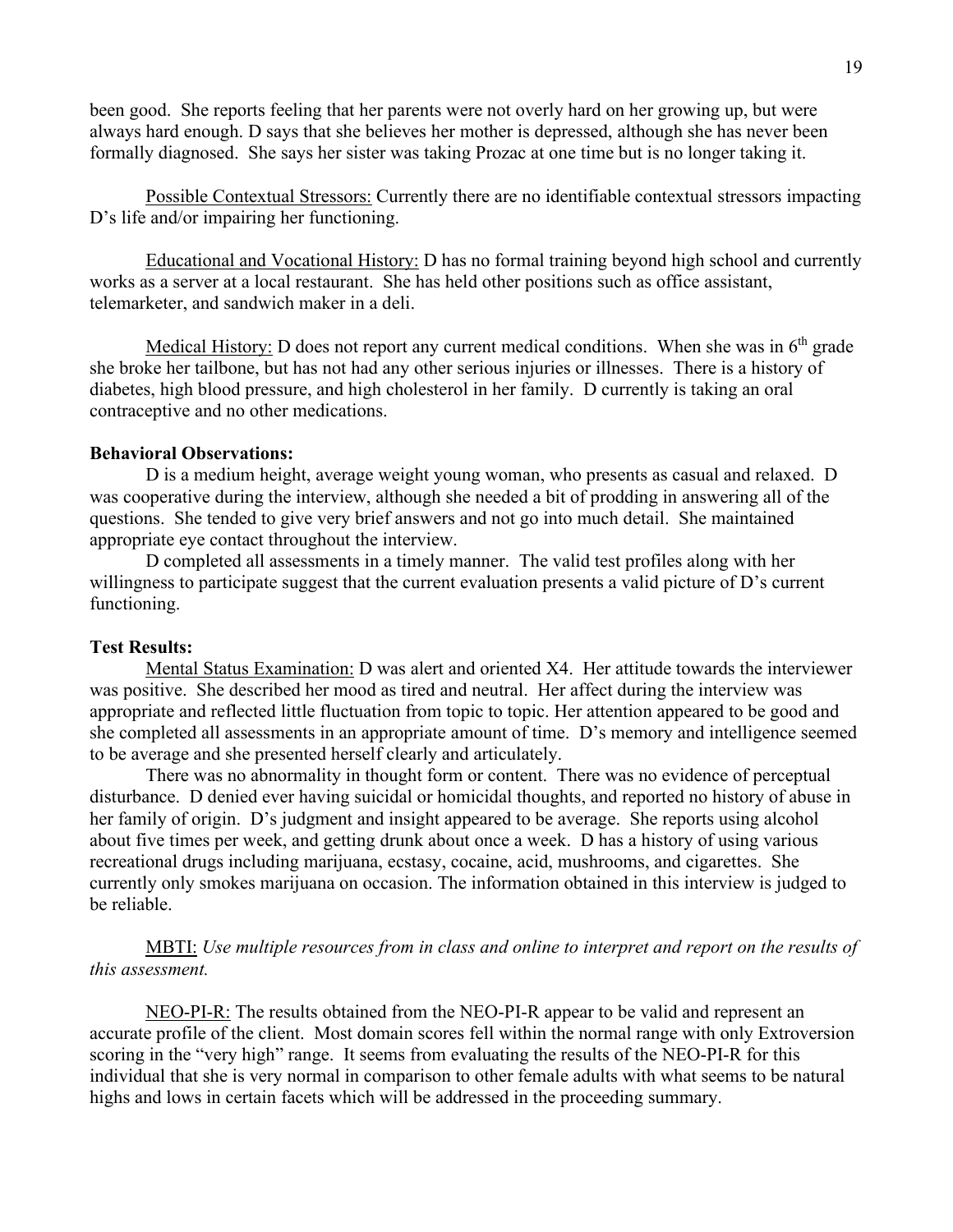### *Neuroticism*:

The individual facets of Anxiety, Depression, and Vulnerability all fell within the average range for this individual, suggesting that she does not experience abnormal distress in regards to anxiety or depression in relation to the normative group. In addition, D does not show to be any more or less vulnerable to life's stressors than other female adults. The overall score on Neuroticism falls just above the average range, suggesting that D may have slightly more difficulty coping with difficult situations than the average adult, but the domain is not elevated enough to warrant concern.

The individual facets of Angry Hostility and Impulsiveness fell within the normal range, but were higher than the average range. This suggests that D may have a readiness to experience anger and frustration, and it is suggested by her slightly below average score on the Agreeableness domain that she may not hesitate to express her anger outwardly. D's slightly elevated Impulsiveness score indicates that she may have some difficulty controlling her urges such as food, cigarettes, or possessions.

The only facet that warrants attention in this domain is the Self-Consciousness facet. D's score fell within the "very high" range suggesting that she may experience feelings of shame and embarrassment in social situations. People falling within this range often experience shyness and social anxiety, but due to D's very high score on the Extroversion domain, I don't see this facet as warranting great concern.

#### *Extroversion*:

The scores on the facets of Extroversion ranged from average to very high, suggesting that D is a very outgoing person who thrives on the company of others. She scored within the normal range on the facets of Activity and Positive Emotions. D's scores were high on the facets of Warmth and Assertiveness, showing that she is a friendly and affectionate person, often speaking without hesitation in social situations. D's scores on the individual facets of Gregariousness and Excitement Seeking were in the very high range, suggesting that she enjoys the company of others more than the average adult and that she often craves excitement and stimulation.

None of the scores on these individual facets seem to be problematic for this individual and the scores are believed to be accurate from my past experience of knowing D.

#### *Openness*:

All of the scores on the individual facets of Openness fell within the average range of scores suggesting that there are no areas of concern in regards to this domain.

### *Agreeableness*:

The individual facets of Straightforwardness, Altruism, Modesty, and Tendermindedness all fell within the average range of scores, therefore I do not see any reason for concern in these areas. Trust fell in the low range suggesting that D may tend to be cynical and skeptical of others' intentions, assuming that others are dishonest or even dangerous. Her Compliance score was very low which may show that D is somewhat aggressive and doesn't hesitate to express anger when necessary.

#### *Conscientiousness*:

All scores on the individual facets of this domain fell within the average range in comparison with other female adults except the Deliberation facet. This facet fell in the low range suggesting that D may tend to speak or act without first considering the consequences. People falling in this range are often hasty to make decisions. The positive side of this is that people falling in this range are spontaneous and can make quick decisions when necessary.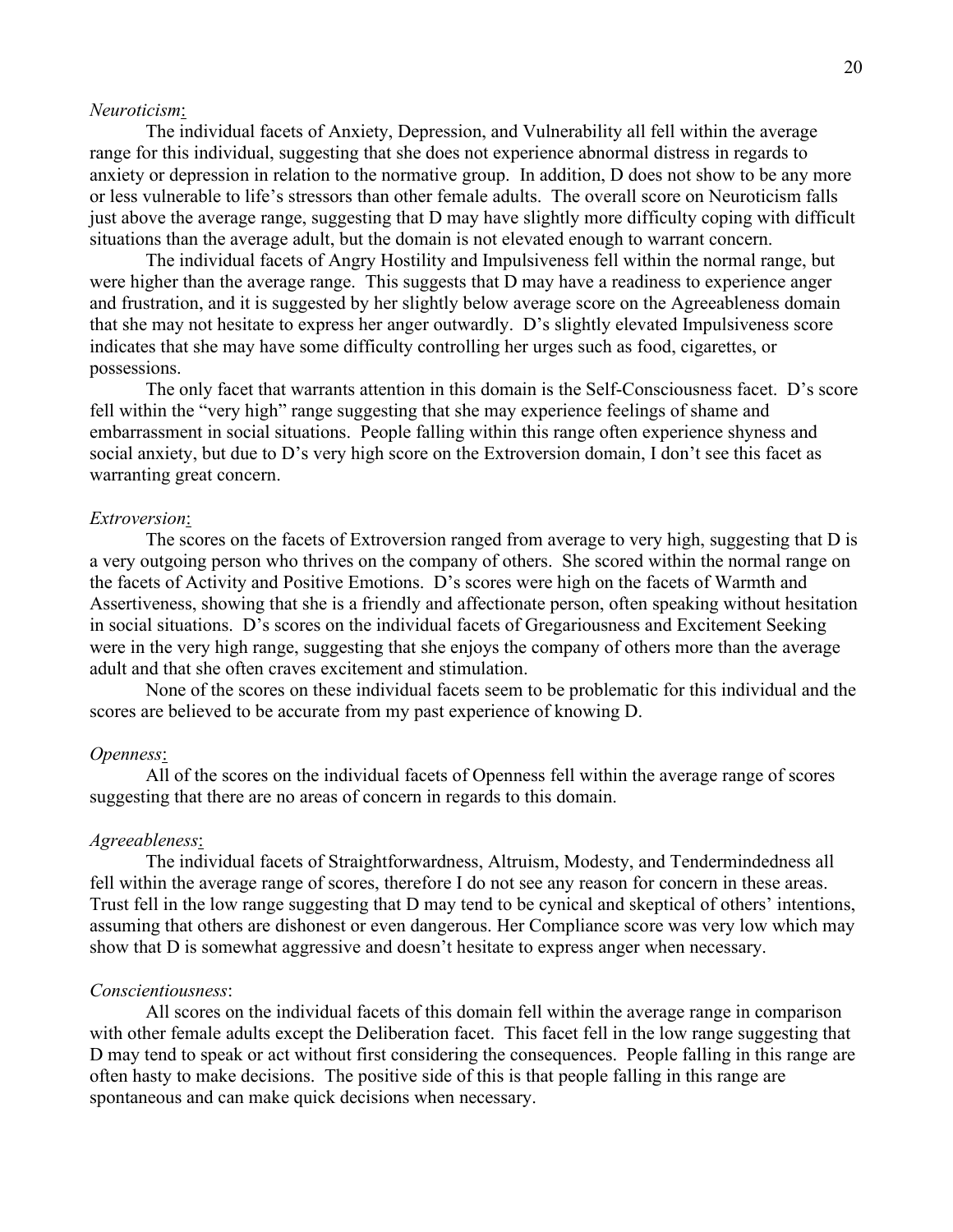There are no facets of the NEO-PI-R that warrant great concern in my opinion. It would seem that D is a well-adjusted individual who occasionally struggles with self-consciousness issues. She is very gregarious and craves excitement in her life. D may be a bit competitive and aggressive at times, but this does not seem to cause her any distress. She is often hesitant to trust others, which may act as a defense mechanism from being hurt. D is quick witted, spontaneous, and able to make hasty decisions, hopefully in her best interests. It has been my experience from knowing D and from her intake interview that these results are pretty accurate of her personality and character.

Sentence Completion: There were no aspects of the sentence completion test that led to any concern about D's adjustment level. Her answers appeared honest and reflected her personality in the same ways as the other tests did. There were two sentences that D was not able to complete, and she reported having trouble completing many of the sentences. Her explanation for her difficulty was that she wanted to take the test seriously and be honest and many of the thoughts that came to her mind when reading the sentence stems were "silly."

What I am able to deduce from D's sentence completion test is that spending time with people whom she loves is a very important part of D's life. She values close relationships and has some worry about not getting married and finding herself alone in the future. She doesn't have a clear picture of the future and she sees herself as rather indecisive. While she may be indecisive, D believes herself to be confident, honest, and of a sound mind. D trusts in herself, but is reluctant to trust others. She often worries that others are not being honest with themselves or with those around them. Honesty is something that D values greatly and she gets very frustrated when she believes someone is being dishonest with her.

Some of the things that D enjoys are going to sporting events, reading, dancing, and eating. She seems to be a contented person, reporting that she loves to "be lazy" and "snuggle in her covers." D has a thirst for knowledge and regrets waiting so long to go to school. She wants to accomplish great things in her life.

D seems to have had a pleasant childhood. She sees her father as a complex man, and her mother as someone who she will always be able to count on. She believes that most women are strong, capable, and independent, much like the ways she sees herself. Men, on the other hand, in D's opinion "have no clue." It seems there may be some stress in D's life right now, as she reported wanting to run away to a Caribbean island and really needing a vacation.

The results of the sentence completion test are judged to be both reliable and valid for this individual.

### **Diagnostic Impressions:**

After reviewing all of D's test results and reviewing information gathered from her intake interview, it is my judgment that D is a well-adjusted young woman who has some question about her future, but all of the resources she needs to succeed. She is a strong, self-confident woman who thrives on the company of others. Her social skills are highly developed, although sometimes she tends to speak her mind without first considering the consequences. D is reluctant to trust others, but always trusts in herself.

D is a very creative person, enjoying flexibility and not very tolerant of highly structured environments. She tends to question authority at times and can be considered norm-doubting. D is highly extroverted and gregarious. There are no apparent signs of psychopathology in this individual, although her potential for substance abuse is relatively high.

**Axis I:** No diagnosis **Axis II:** No diagnosis